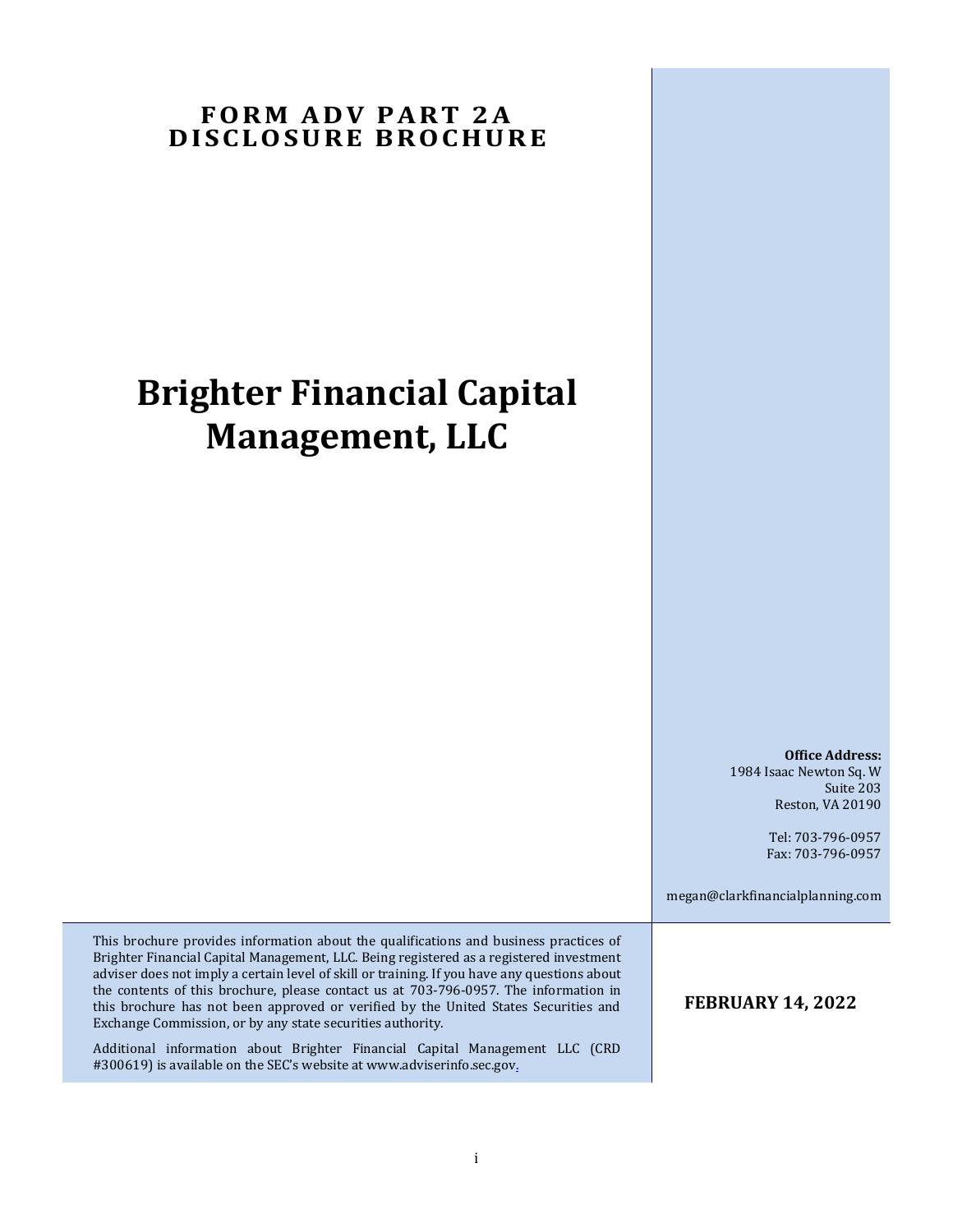## <span id="page-1-0"></span>**Item 2: Material Changes**

## <span id="page-1-1"></span>**Annual Update**

The Material Changes section of this brochure will be updated annually or when material changes occur since the previous release of the Firm Brochure.

### <span id="page-1-2"></span>**Material Changes since the Last Update**

This update is in accordance with the required annual update for Registered Investment Advisors. Since the last filing of this brochure on June 11, 2021, the following changes have been made:

• Item 4 has been updated to reflect a recent asset under management calculation.

### <span id="page-1-3"></span>**Full Brochure Available**

This Firm Brochure being delivered is the complete brochure for the Firm.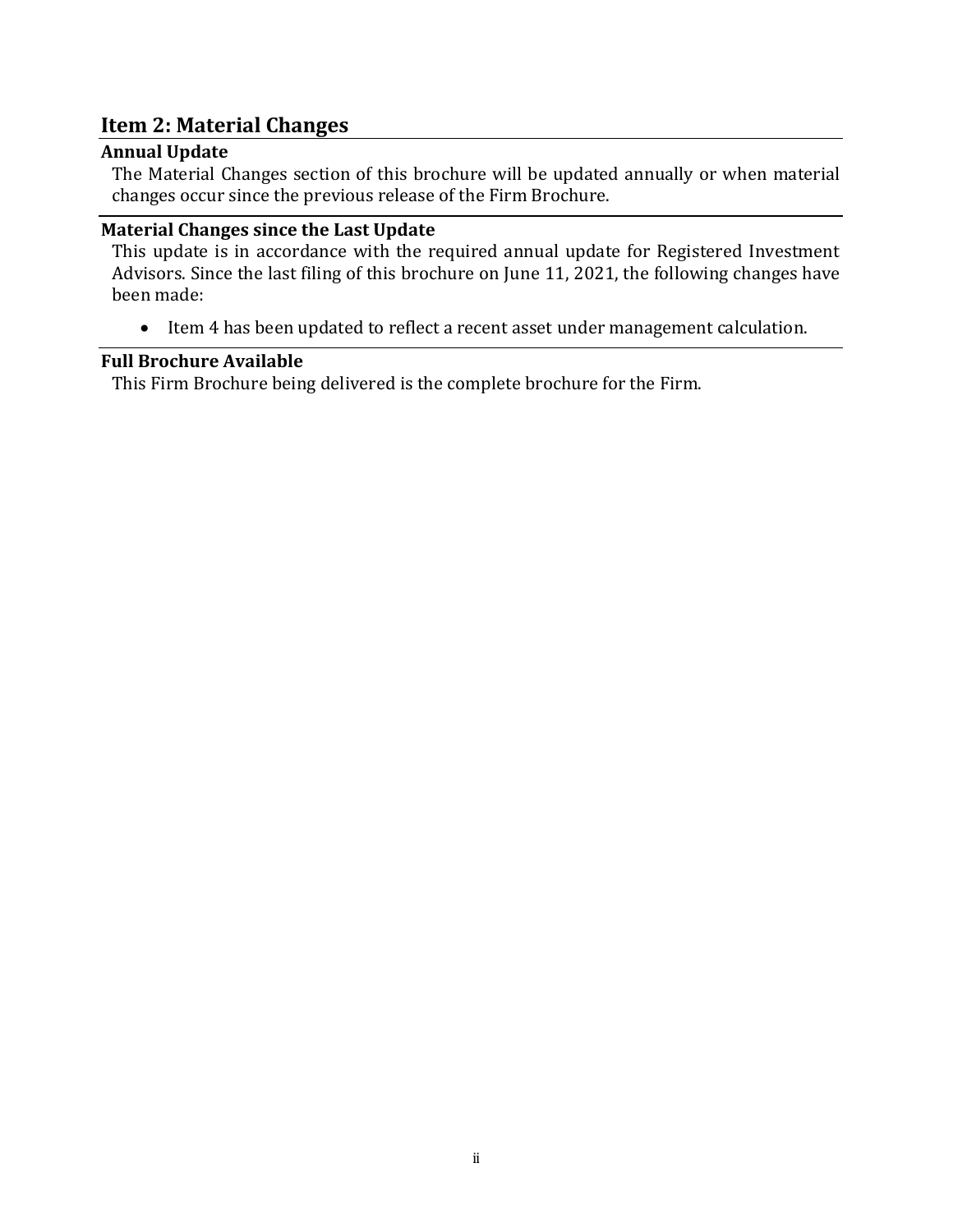# <span id="page-2-0"></span>**Item 3: Table of Contents**

## Form ADV - Part 2A - Firm Brochure

# Item 1: Cover Page

| Item 8: Methods of Analysis, Investment Strategies and Risk of Loss 11 |  |
|------------------------------------------------------------------------|--|
|                                                                        |  |
|                                                                        |  |
|                                                                        |  |
|                                                                        |  |
|                                                                        |  |
|                                                                        |  |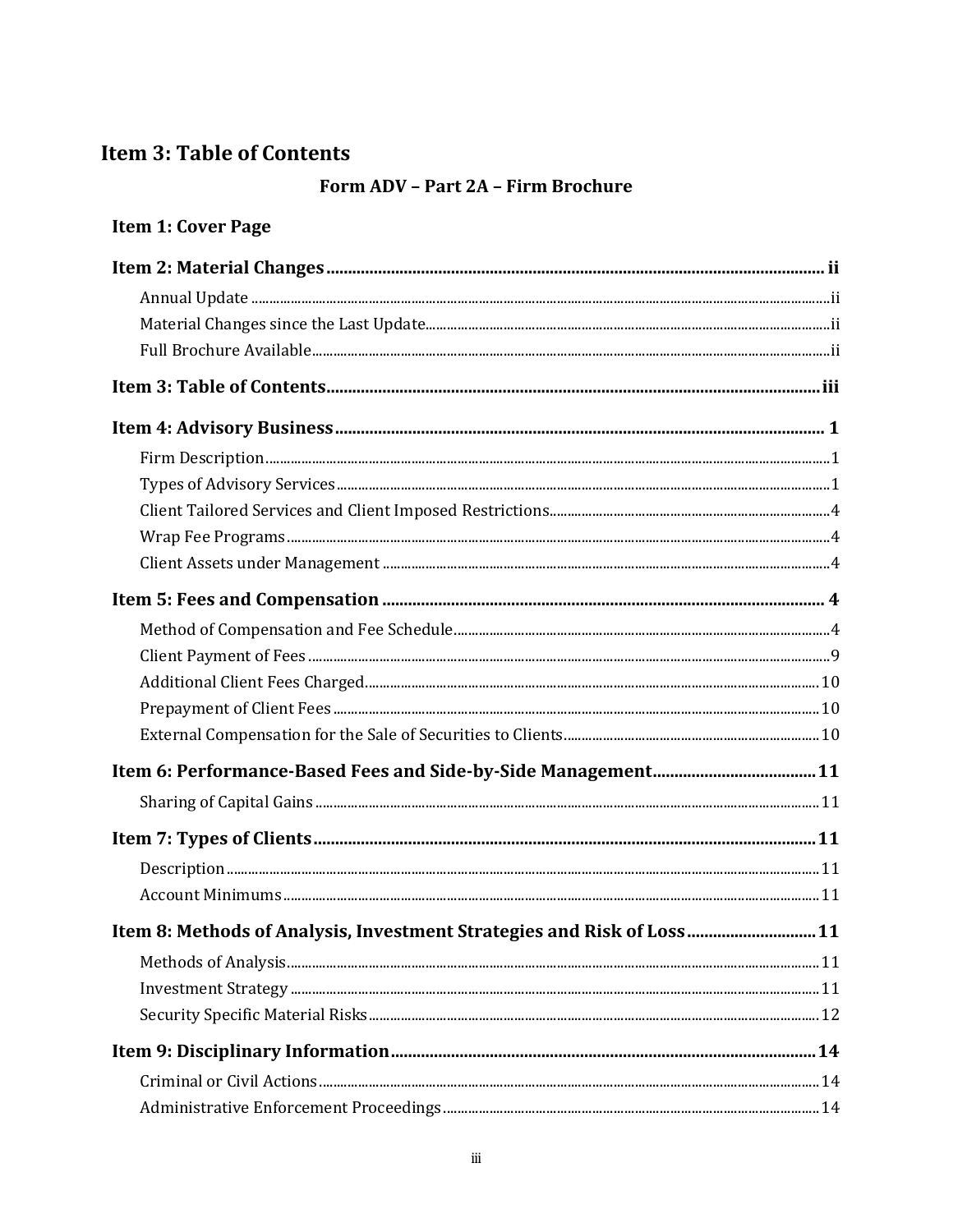| Material Relationships Maintained by this Advisory Business and Conflicts of Interest 15        |  |
|-------------------------------------------------------------------------------------------------|--|
| Recommendations or Selections of Other Investment Advisors and Conflicts of Interest 15         |  |
| Item 11: Code of Ethics, Participation or Interest in Client Transactions and Personal          |  |
|                                                                                                 |  |
| Investment Recommendations Involving a Material Financial Interest and Conflict of Interest. 17 |  |
| Advisory Firm Purchase of Same Securities Recommended to Clients and Conflicts of Interest 17   |  |
| Client Securities Recommendations or Trades and Concurrent Advisory Firm Securities             |  |
|                                                                                                 |  |
|                                                                                                 |  |
|                                                                                                 |  |
|                                                                                                 |  |
| Schedule for Periodic Review of Client Accounts or Financial Plans and Advisory Persons         |  |
|                                                                                                 |  |
|                                                                                                 |  |
|                                                                                                 |  |
|                                                                                                 |  |
| Economic Benefits Provided to the Advisory Firm from External Sources and Conflicts of          |  |
|                                                                                                 |  |
|                                                                                                 |  |
|                                                                                                 |  |
|                                                                                                 |  |
|                                                                                                 |  |
|                                                                                                 |  |
|                                                                                                 |  |
|                                                                                                 |  |
|                                                                                                 |  |
|                                                                                                 |  |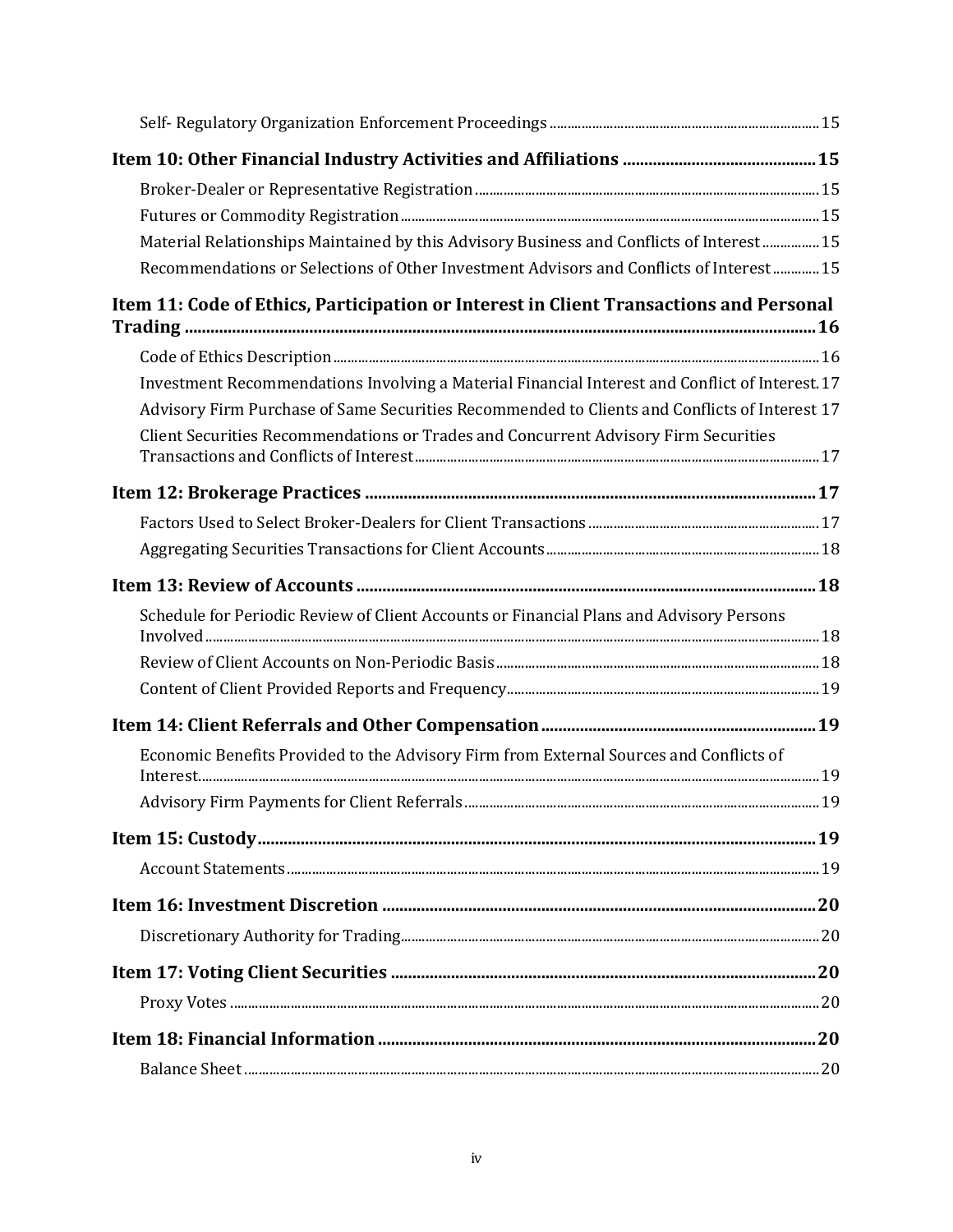| Financial Conditions Reasonably Likely to Impair Advisory Firm's Ability to Meet Commitments |  |
|----------------------------------------------------------------------------------------------|--|
|                                                                                              |  |
|                                                                                              |  |
|                                                                                              |  |
|                                                                                              |  |
|                                                                                              |  |
| Disclosure of Material Facts Related to Arbitration or Disciplinary Actions Involving        |  |
| Material Relationship Maintained by this Advisory Business or Management persons with        |  |
|                                                                                              |  |
|                                                                                              |  |
|                                                                                              |  |
|                                                                                              |  |
|                                                                                              |  |
|                                                                                              |  |
|                                                                                              |  |
|                                                                                              |  |
|                                                                                              |  |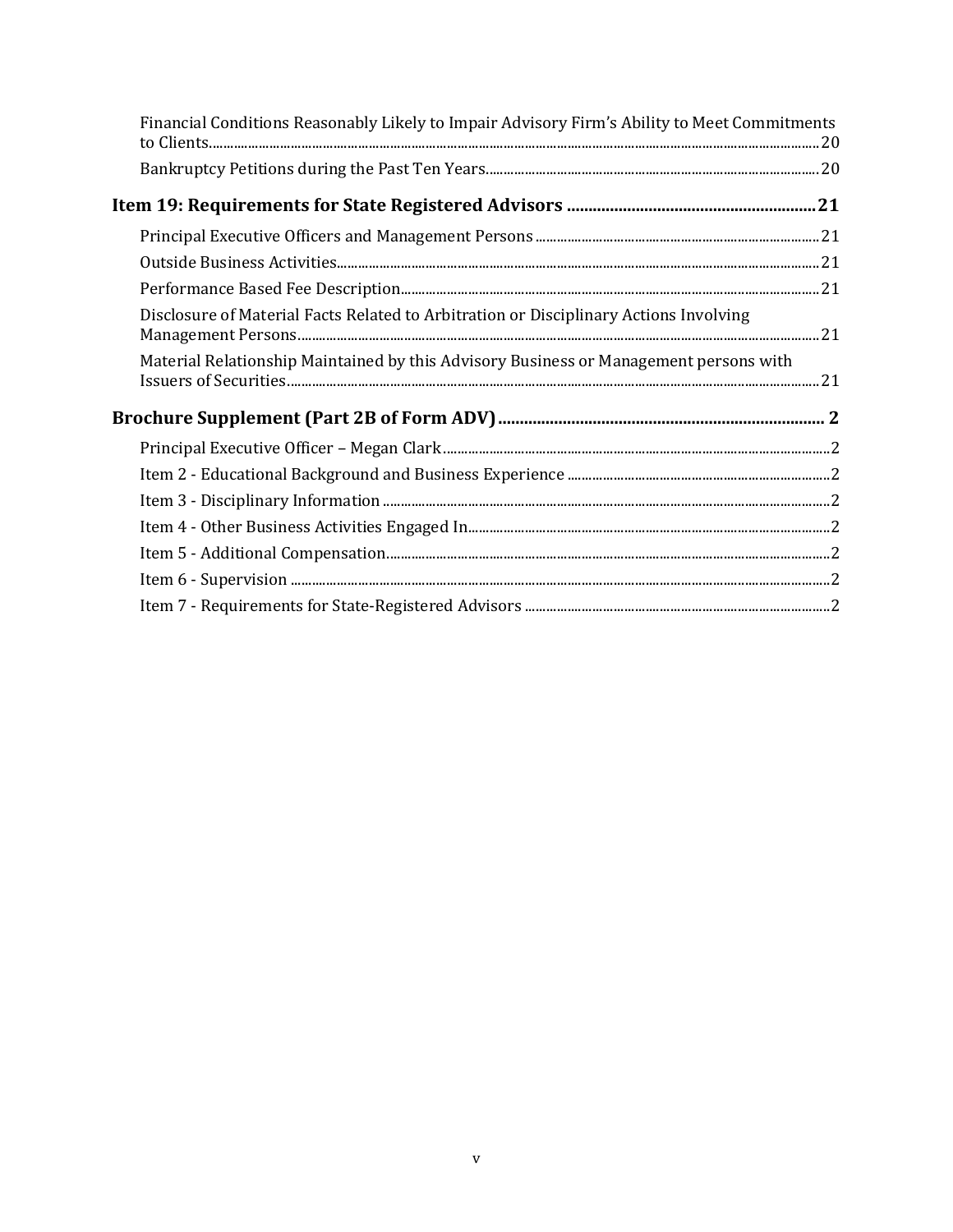## <span id="page-5-0"></span>**Item 4: Advisory Business**

#### <span id="page-5-1"></span>**Firm Description**

Brighter Financial Capital Management, LLC ("BFCM") was founded as a limited liability company in the Commonwealth of Virginia in 2018 and became registered to offer investment advisory services in 2020. MLC Clark Family LLC is 100% owner and Megan Clark is 100% owner of MLC Clark Family LLC.

#### <span id="page-5-2"></span>**Types of Advisory Services**

#### ASSET MANAGEMENT

BFCM offers discretionary and non-discretionary asset management services to advisory Clients. BFCM also offers assets management service through its Wrap Fee Program. Please see Form ADV2A & 2B – Wrap Brochure Appendix.

BFCM will offer Clients ongoing asset management services through determining individual investment goals, time horizons, objectives, and risk tolerance. Investment strategies, investment selection, asset allocation, portfolio monitoring and the overall investment program will be based on the above factors.

#### **Discretionary**

When the Client provides BFCM discretionary authority the Client will sign a limited trading authorization or equivalent. BFCM will have the authority to execute transactions in the account without seeking Client approval on each transaction.

#### Non-Discretionary

When the Client elects to use BFCM on a non-discretionary basis, BFCM will determine the securities to be bought or sold and the amount of the securities to be bought or sold. However, BFCM will obtain prior Client approval on each and every transaction before executing any transaction.

When deemed appropriate for the Client, BFCM may hire Sub-Advisors to manage all or a portion of the assets in the Client account. BFCM has full discretion to hire and fire Sub-Advisors as they deem suitable. Sub-Advisors will maintain the models or investment strategies agreed upon between Sub-Advisor and BFCM. Sub-Advisors execute trades on behalf of BFCM in Client accounts. BFCM will be responsible for the overall direct relationship with the Client. BFCM retains the authority to terminate the Sub-Advisor relationship at BFCM's discretion.

#### CO-ADVISOR SERVICES

#### Eqis Capital Management, Inc. (CRD# 126052)

BFCM offers asset management services to advisory clients utilizing EQIS Capital Management, Inc.'s (EQIS) wrap program described in detail in their appendix. The wrap program provides access to the portfolios on the EQIS platform. The client can elect to authorize BFCM discretionary authority within the Investment Advisory Agreement, full discretion to hire and fire sub-advisors within the EQIS platform. EQIS shall have discretionary authority for the investment and reinvestment of the designated assets with full authority to buy, sell or otherwise effect investment transactions involving the designated assets in the client's name and for the client's account.

#### VARIABLE ANNUITY MANAGEMENT

BFCM offers discretionary direct asset management services to advisory Clients on their variable annuities. BFCM will work with individuals to assemble an appropriate portfolio of investment options as provided through the insurance company that services the variable annuity investment. The accounts will be monitored on an annual basis.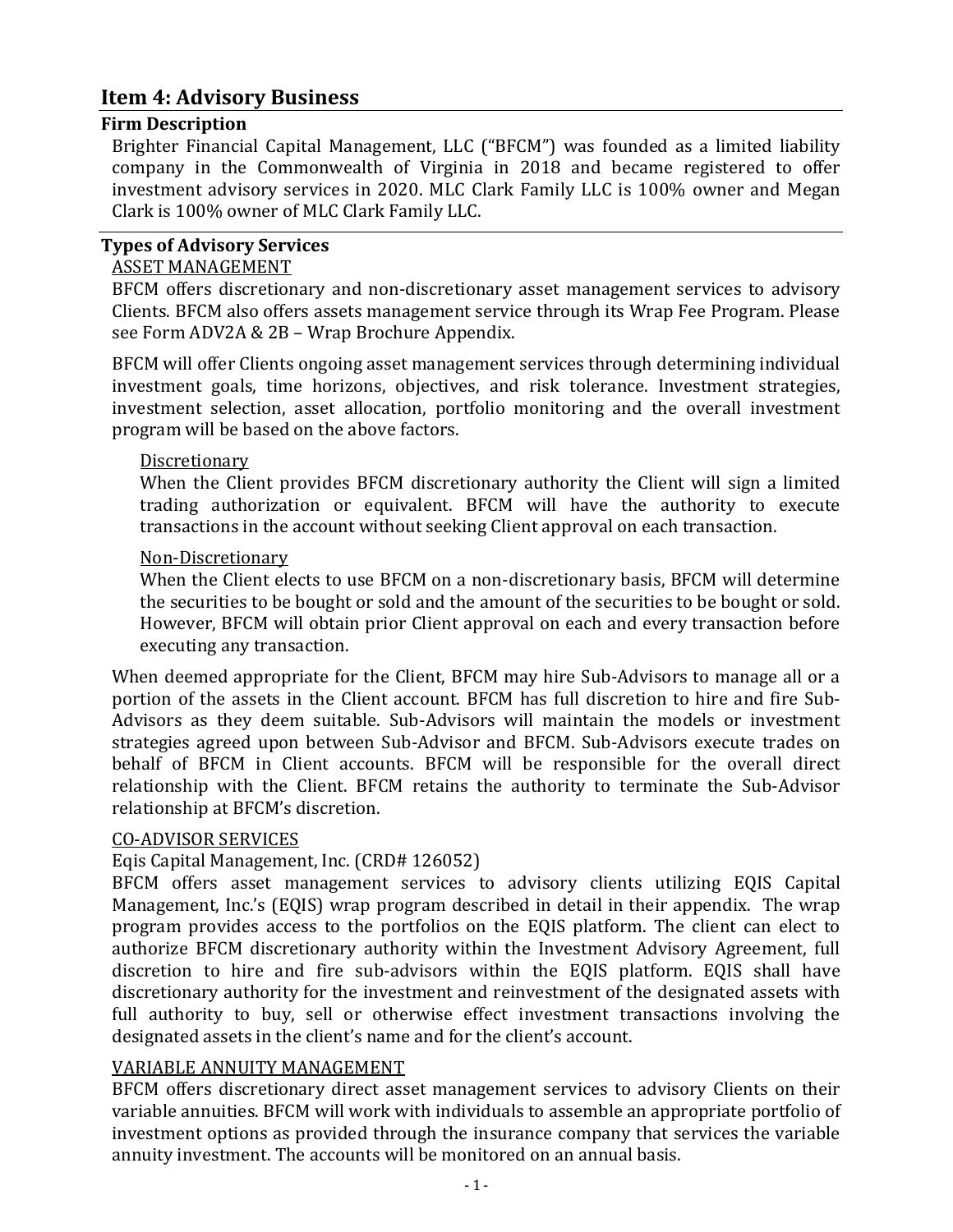### ERISA PLAN SERVICES

BFCM provides service to qualified retirement plans including 401(k) plans, 403(b) plans, pension and profit-sharing plans, cash balance plans, and deferred compensation plans. BFCM will act as a 3(21) advisor:

*Limited Scope ERISA 3(21) Fiduciary***.** BFCM may serve as a limited scope ERISA 3(21) fiduciary that can advise, help and assist plan sponsors with their investment decisions on a non-discretionary basis. As an investment advisor BFCM has a fiduciary duty to act in the best interest of the Client. The plan sponsor is still ultimately responsible for the decisions made in their plan, though using BFCM can help the plan sponsor delegate liability by following a diligent process.

- 1. Fiduciary Services are:
	- Provide non-discretionary investment advice to the Client about asset classes and investment alternatives available for the Plan in accordance with the Plan's investment policies and objectives. Client will make the final decision regarding the initial selection, retention, removal and addition of investment options. BFCM acknowledges that it is a fiduciary as defined in ERISA section 3 (21) (A) (ii).
	- Assist the Client in the development of an investment policy statement ("IPS"). The IPS establishes the investment policies and objectives for the Plan. Client shall have the ultimate responsibility and authority to establish such policies and objectives and to adopt and amend the IPS.
	- Provide non-discretionary investment advice to the Plan Sponsor with respect to the selection of a qualified default investment alternative for participants who are automatically enrolled in the Plan or who have otherwise failed to make investment elections. The Client retains the sole responsibility to provide all notices to the Plan participants required under ERISA Section 404(c) (5) and 404(a)-5.
	- Assist in monitoring investment options by preparing periodic investment reports that document investment performance, consistency of fund management and conformance to the guidelines set forth in the IPS and make recommendations to maintain, remove or replace investment options.
	- Meet with Client on a periodic basis to discuss the reports and the investment recommendations.
- 2. Non-fiduciary Services are:
	- Assist in the education of Plan participants about general investment information and the investment alternatives available to them under the Plan. Client understands BFCM's assistance in education of the Plan participants shall be consistent with and within the scope of the Department of Labor's definition of investment education (Department of Labor Interpretive Bulletin 96-1). As such, BFCM is not providing fiduciary advice as defined by ERISA 3(21)(A)(ii) to the Plan participants. Advisor will not provide investment advice concerning the prudence of any investment option or combination of investment options for a particular participant or beneficiary under the Plan.
	- Assist in the group enrollment meetings designed to increase retirement plan participation among the employees and investment and financial understanding by the employees.

BFCM may provide these services or, alternatively, may arrange for the Plan's other providers to offer these services, as agreed upon between Advisor and Client.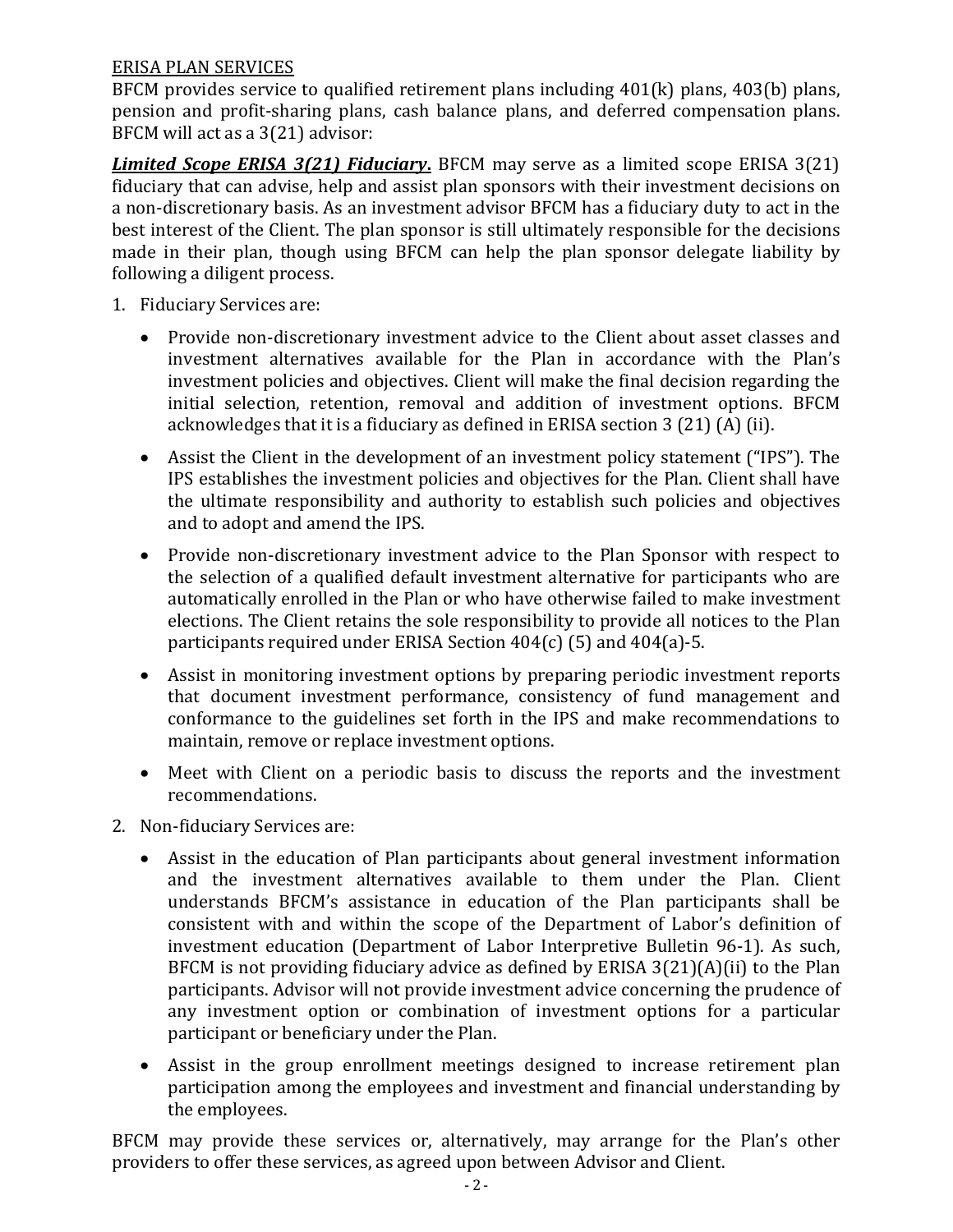- 3. BFCM has no responsibility to provide services related to the following types of assets ("Excluded Assets"):
	- Employer securities:
	- Real estate (except for real estate funds or publicly traded REITs);
	- Stock brokerage accounts or mutual fund windows;
	- Participant loans;
	- Non-publicly traded partnership interests;
	- Other non-publicly traded securities or property (other than collective trusts and similar vehicles); or
	- Other hard-to-value or illiquid securities or property.

Excluded Assets will **not** be included in calculation of Fees paid to BFCM on the ERISA Agreement. Specific services will be outlined in detail to each plan in the 408(b)2 disclosure.

#### FINANCIAL PLANNING

If financial planning services are applicable, a thorough review of all applicable topics including but not limited to, Retirement Planning, Succession Planning, Education Planning, Legacy Planning, Insurance Planning, Investment Planning, Budget Planning, Personal Financial Planning, Tax Planning, Major Purchase Planning, Divorce Planning, Debt Management Planning, Business Exit Planning, and Cash Flow Analysis will be reviewed. If a conflict of interest exists between the interests of BFCM and the interests of the Client, the Client is under no obligation to act upon BFCM's recommendation. If the Client elects to act on any of the recommendations, the Client is under no obligation to effect the transaction through BFCM. Financial plans will be completed and delivered inside of Sixty(60) days contingent upon timely delivery of all required documentation.

#### THIRD PARTY MANAGERS

When deemed appropriate for the Client, we may recommend that Clients utilize the services of a Third-Party Manager (TPM) to manage a portion of, or your entire portfolio. All TPMs that we recommend must either be registered as investment advisers with the Securities and Exchange Commission or with the appropriate state authority(ies).

After gathering information about your financial situation and objectives, an investment advisor representative of our firm will make recommendations regarding the suitability of a TPM or investment style based on, but not limited to, your financial needs, investment goals, tolerance for risk, and investment objectives. Upon selection of a TPM(s), we will monitor the of the TPM(s) to ensure their performance and investment style remains aligned with your investment goals and objectives.

In such circumstances, BFCM receives solicitor fees from the TPM. We act as the liaison between the Client and the TPM in return for an ongoing portion of the advisory fees charged by the TPM. We help the Client complete the necessary paperwork of the TPM, provides ongoing services to the Client. Ongoing services include but are not limited to:

- 1. Meet with the Client to discuss any changes in status, objectives, time horizon or suitability;
- 2. Update the TPM with any changes in Client status which is provided to BFCM by the Client;
- 3. Review the statements provided by the TPM; and
- 4. Deliver the Form ADV Part 2, Privacy Notice and Solicitors Disclosure Statement of the TPM to the Client.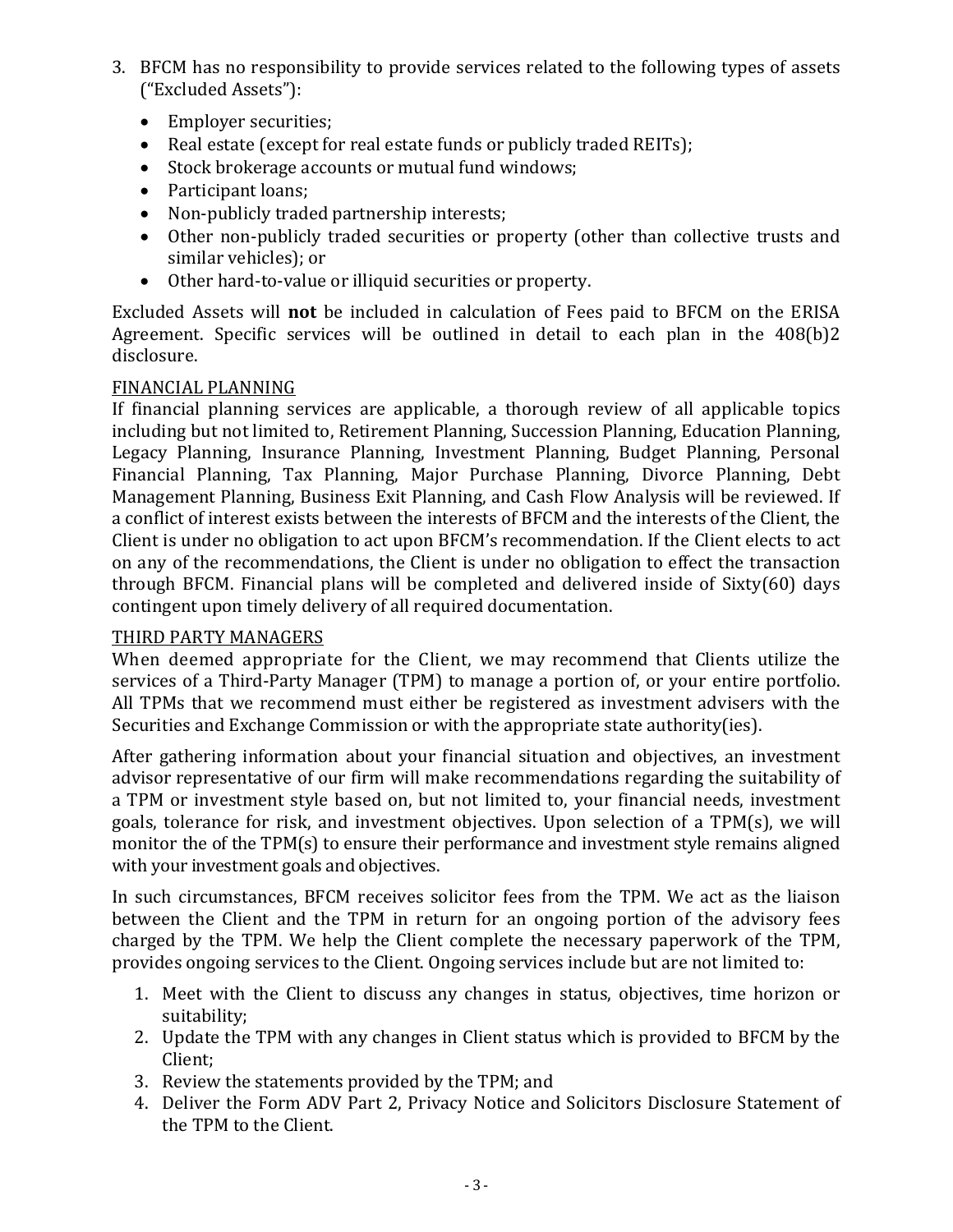BFCM will provide the TPM with any changes in Client status as provided to us by the Client and review the quarterly statements provided by the TPM. BFCM will deliver the Form ADV Part 2, Privacy Notice and Solicitors Disclosure Statement of the TPM. Clients placed with TPM will be billed in accordance with the TPM's Fee Schedule which will be disclosed to the Client prior to signing an agreement. This is detailed in Item 10 of this brochure.

#### SEMINARS AND WORKSHOPS

BFCM holds seminars and workshops to educate the public on different types of investments and the different services they offer. The seminars are educational in nature and no specific investment or tax advice is given.

### <span id="page-8-0"></span>**Client Tailored Services and Client Imposed Restrictions**

The goals and objectives for each Client are documented in our Client files. Investment strategies are created that reflect the stated goals and objectives. Clients may impose restrictions on investing in certain securities or types of securities.

Agreements may not be assigned without written Client consent.

#### <span id="page-8-1"></span>**Wrap Fee Programs**

BFCM sponsors a wrap fee program which provides Clients with the ability to trade in certain investment products without incurring separate brokerage commissions or transaction charges. A wrap fee program is considered any arrangement under which Clients receive investment advisory services (which may include portfolio management or advice concerning the selection of other investment advisers) and the execution of Client transactions for a specified fee or fees not based upon transactions in their accounts. Clients must also open a new securities brokerage account and complete a new account agreement with TD Ameritrade, or another broker-dealer that BFCM approves under the Program (collectively "Financial Institutions"). The firm receives a portion of the wrap fee for their services.

#### <span id="page-8-2"></span>**Client Assets under Management**

As this December 31, 2021, BFCM has \$107,418,948 in discretionary Client assets under management and \$0 in non-discretionary Client assets under management.

## <span id="page-8-3"></span>**Item 5: Fees and Compensation**

## <span id="page-8-4"></span>**Method of Compensation and Fee Schedule**

#### ASSET MANAGEMENT

BFCM offers direct asset management services to advisory Clients. BFCM charges an annual investment advisory fee based on the total assets under management as follows:

| Assets Under Management  | Annual Fee | <b>Quarterly Fee</b> |
|--------------------------|------------|----------------------|
| Up to \$100,000          | 1.15%      | 0.2875%              |
| \$100,001 to \$500,000   | 1.00%      | 0.2500\%             |
| \$500,001 to \$1,000,000 | 0.80%      | $0.2000\%$           |
| Over \$1,000,00          | 0.75%      | 0.1875%              |

This is a tiered or breakpoint fee schedule, the entire portfolio is charged the same asset management fee. For example, a Client with \$2,000,000 under management would pay \$15,000 on an annual basis. \$2,000,000 x  $0.75\% = $15,000$ .

The annual fee is negotiable based upon certain criteria (e.g., historical relationship, type of assets, anticipated future earning capacity, anticipated future additional assets, dollar amounts of assets to be managed, related accounts, account composition, negotiations with Clients, etc.). Fees are billed quarterly in arrears based on the amount of assets managed as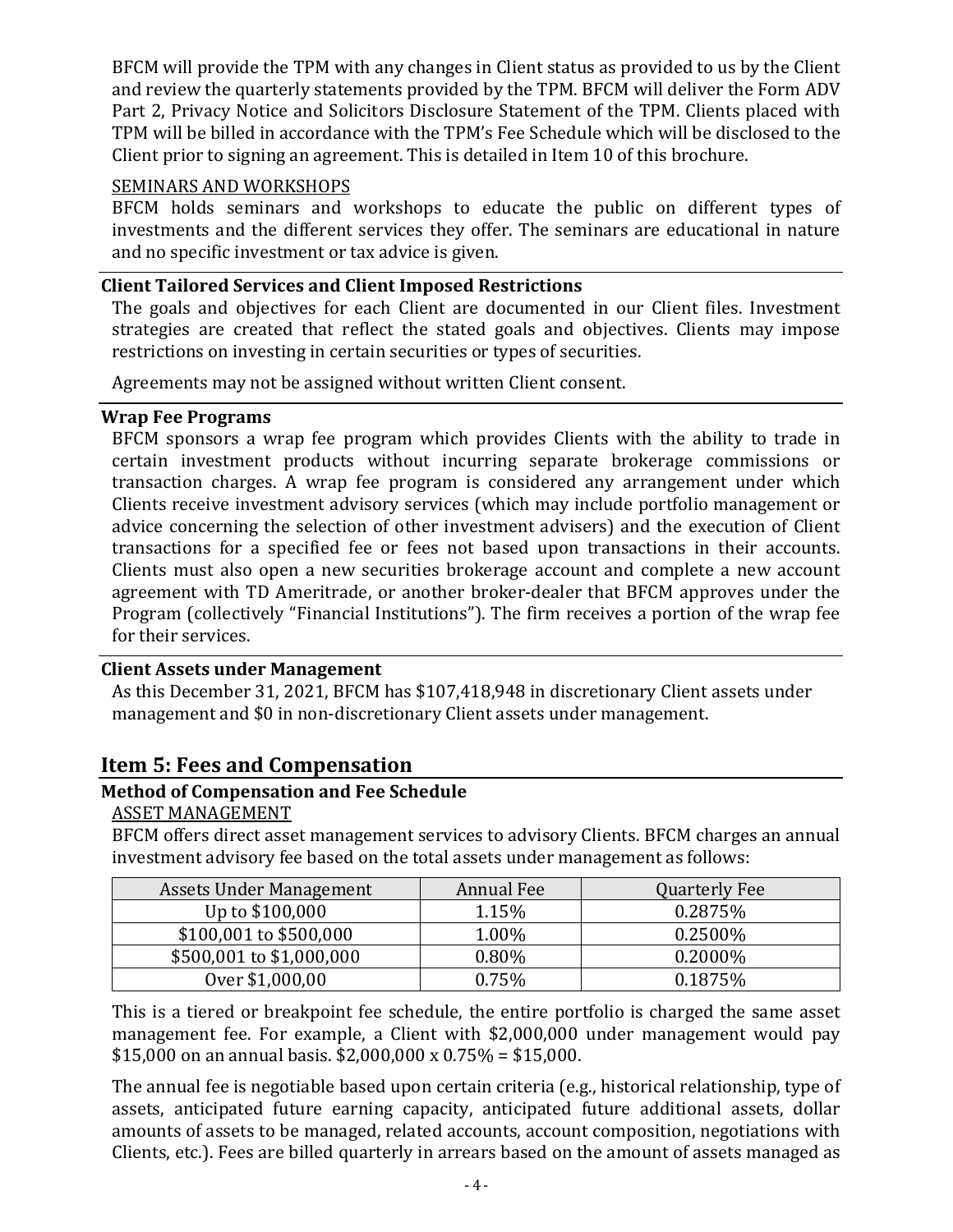of the close of business on the last business day of the previous quarter. Lower fees for comparable services may be available from other sources. Clients may terminate their account within five (5) business days of signing the Investment Advisory Agreement with no obligation and without penalty. Clients may terminate advisory services with thirty (30) days written notice. For accounts opened or closed mid-billing period, fees will be prorated based on the days services are provided during the given period. All unpaid earned fees will be due to BFCM. Client shall be given thirty (30) days prior written notice of any increase in fees. Any increase in fees will be acknowledged in writing by both parties before any increase in said fees occurs.

If BFCM is authorized or permitted to deduct fees directly from the account by the custodian:

- BFCM will provide the Client with an invoice concurrent to instructing the custodian to deduct the fee stating the amount of the fee, the formula used to calculate the fee, the amount of assets under management the fee is based on and the time period covered by the fee;
- BFCM will obtain written authorization signed by the Client allowing the fees to be deducted; and
- The Client will receive quarterly statements directly from the custodian which disclose the fees deducted.

## SUB-ADVISOR SERVICES

BFCM may also utilize the services of a Sub-Advisor to manage Clients' investment portfolios. BFCM will enter into Sub-Advisor agreements with other registered investment advisor firms. When using Sub-Advisors, the Client will will pay additional platform fees. The Sub-Advisors' management fees are in addition to the fees charged by BFCM.

#### AE Wealth Management

For accounts on the AE Wealth Management (AEWM) (CRD#282580) platform, BFCM charges an annual investment advisory fee based on the total assets under management as follows:

| Assets Under Management  | Annual Fee | Monthly Fee |
|--------------------------|------------|-------------|
| Up to \$100,000          | 1.15%      | ℅           |
| \$100,001 to \$500,000   | 1.00%      | $\%$        |
| \$500,001 to \$1,000,000 | 0.80%      | %           |
| Over \$1,000,00          | 0.75%      | ℅           |

Client is subject to an additional platform fee of up to .20% for accounts on the AEWM platform. In addition, accounts on the AEWM platform are billed based on the fee schedule above. Fees are charged monthly in arrears and are based on the average daily account balance for the period for the prior month. The calculation for the average daily balance is based on the formula  $(A/D)$  x  $(F/P)$ .

 $A =$  the sum of the daily balances in the billing period

 $D =$  number of days in the billing period

F = annual management fee

P = number of billing periods per year

The annual fee is negotiable. Accounts within the same household may be combined for a reduced fee. Lower fees for comparable services may be available from other sources. Clients may terminate their account within five (5) business days of signing the Investment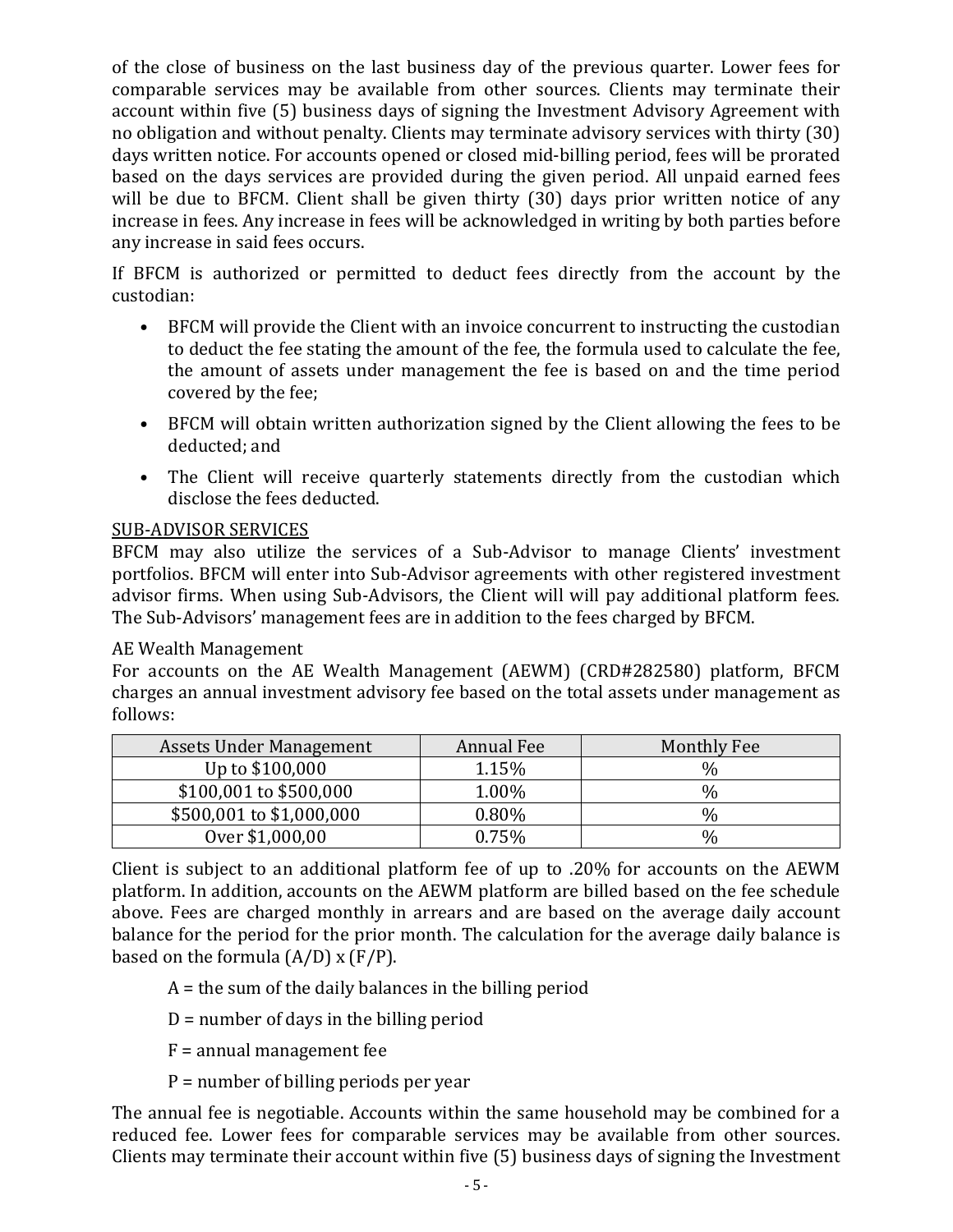Advisory Agreement with no obligation and without penalty. Clients may terminate advisory services with thirty (30) days written notice. For accounts opened or closed midbilling period, unearned fees will be refunded to the Client. Client shall be given thirty (30) days prior written notice of any increase in fees. Any increase in fees will be acknowledged in writing by both parties before any increase in said fees occurs.

For fees that are directly deducted from the account by the custodian:

- BFCM will provide the Client with an invoice concurrent to instructing the custodian to deduct the fee stating the amount of the fee, the formula used to calculate the fee, the amount of assets under management the fee is based on and the time period covered by the fee;
- BFCM will obtain written authorization signed by the Client allowing the fees to be deducted; and
- The Client will receive quarterly statements directly from the custodian which disclose the fees deducted.

### CO-ADVISOR SERVICES

Eqis Capital Management, Inc.

For clients utilizing the EQIS platform, EQIS will charge the client the entire fee including BFCM's portion. BFCM fees are included in the fees charged by EQIS. Fees for BFCM will be based on the fee schedule below.

| <b>UMA Program</b>             |                        |                               |
|--------------------------------|------------------------|-------------------------------|
| <b>Assets Under Management</b> | Maximum Annual Fee (%) | <b>BFCM Maximum Retention</b> |
| First \$250,000                | 2.00%                  | 1.00%                         |
| Next \$250,000                 | 1.90%                  | 1.00%                         |
| Next \$1,500,000               | 1.80%                  | 1.00%                         |
| Next \$3,000,000               | 1.70%                  | 1.00%                         |
| Amounts over \$5,000,000       | 1.60%                  | 1.00%                         |

| <b>ETF Program</b>             |                        |                               |
|--------------------------------|------------------------|-------------------------------|
| <b>Assets Under Management</b> | Maximum Annual Fee (%) | <b>BFCM Maximum Retention</b> |
| First \$250,000                | 1.75%                  | 1.00%                         |
| Next \$250,000                 | 1.65%                  | 1.00%                         |
| Next \$1,500,000               | 1.55%                  | 1.00%                         |
| Next \$3,000,000               | 1.45%                  | 1.00%                         |
| Amounts over \$5,000,000       | 1.35%                  | 1.00%                         |

EQIS is a Registered Investment Advisor registered with the Securities and Exchange Commission that provides investment portfolio advice and supervisory services.

EQIS provides a regular wrap fee program which is made up of two (2) separate and distinctive parts, but charged to the client as one fee. The two parts are the EQIS Program Fee and the Financial Professional Fee. The fees are described below:

## *EQIS Program Fee*

The program fee will be charged as a percentage of assets under management based on the fee schedule below.

\*The actual wrap-fee charged to each client will depend in part on the Financial Professional Fee which is negotiated between the client and BFCM, The Financial Professional Fee shall under no circumstances exceed 1.5% per annum. The actual Financial Professional Fee the client pays is in the EQIS Account Application. Similar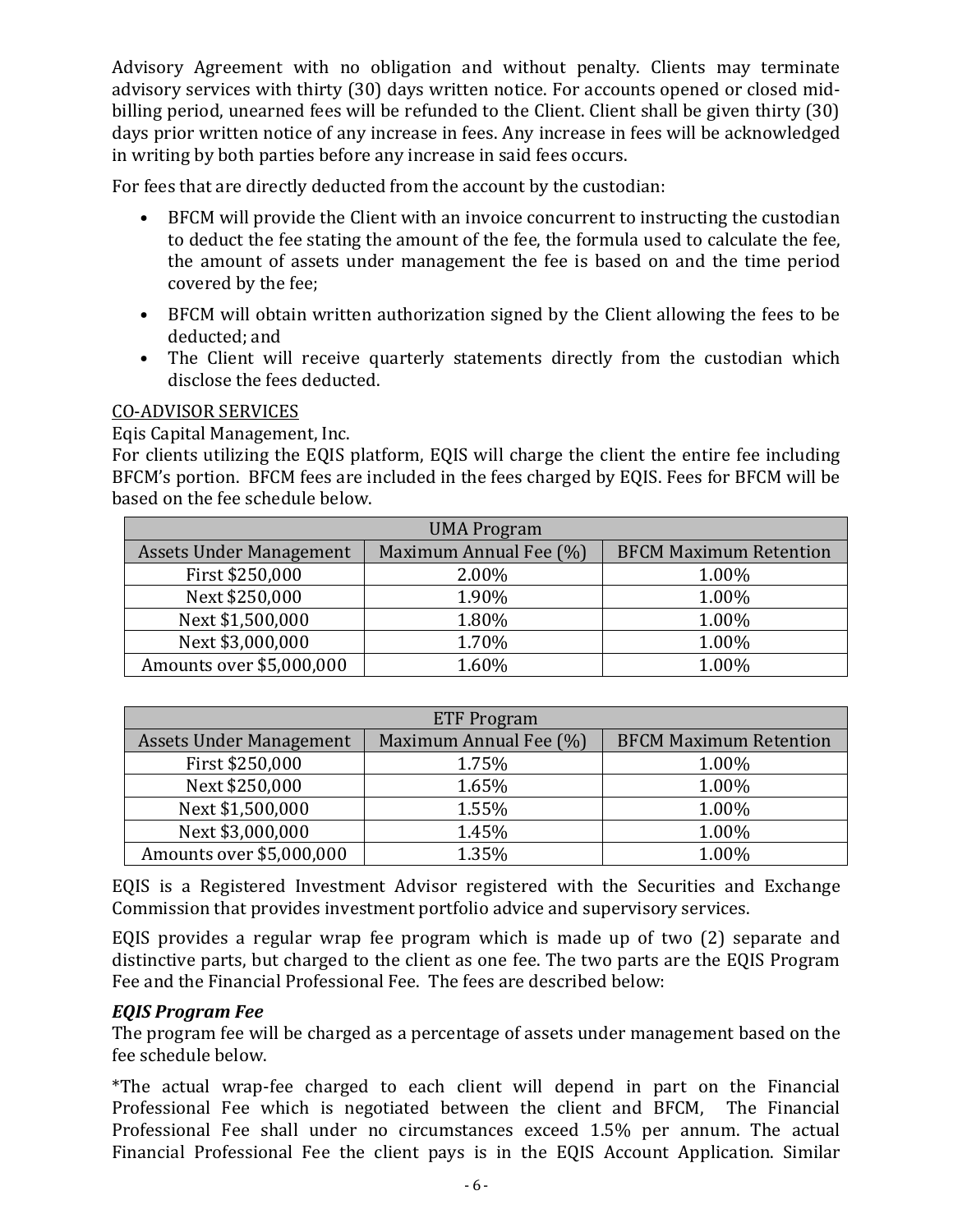advisory services may be available from other registered investment advisers for similar or lower fees.

The annual Fee for BFCM is negotiable. Accounts within the same household may be combined for a reduced fee. Fees are billed monthly in arrears based on the amount of assets managed as of the last business day of the previous month. Initial fees for partial months are pro-rated. Monthly advisory fees are deducted from the clients' account by the custodian and reflected in the account statement as fees are withdrawn. Lower fees for comparable services may be available from other sources. Clients may terminate their account within five (5) business days of signing the Investment Advisory Agreement with no obligation. After the initial five business days, clients may terminate advisory services with thirty (30) days written notice. For accounts closed mid-month, BFCM will be entitled to a pro rata fee for the days service was provided in the final month.

The relationship between BFCM and EQIS will be disclosed to the client in writing prior to commencement of the services. BFCM does not charge additional management fees for EQIS managed account services. Client's signature is required to confirm consent for services within Investment Advisory Agreement. Client will initial BFCM's Investment Advisory Agreement to acknowledge receipt of the EQIS fee schedule and required documents including Form ADV Part 2 disclosures.

Client shall be given thirty (30) days prior written notice of any increase in fees. Any increase in fees will require the client's written approval by the creation of a new advisory contract or an amendment to the existing advisory contract.

### VARIABLE ANNUITY MANAGEMENT

The fees for these services will be based on a percentage of Assets Under Management of 1% annually of the assets managed. Fees will be disclosed prior to Client signing the Investment Advisory Agreement.

BFCM's fees are billed quarterly in arrears based on the amount of assets managed as of the close of business on the last business day of the previous quarter. Quarterly advisory fees will be paid in the following ways:

- Deduct from another non-qualified Client's account held with BFCM
- Deduct from another qualified account if eligible, i.e. over 59  $1/2$
- Direct billing to the Client payable within 10 days of invoice presentation
- Deduct from Client's annuity account

The annual fee is negotiable based upon certain criteria (e.g., historical relationship, type of assets, anticipated future earning capacity, anticipated future additional assets, dollar amounts of assets to be managed, related accounts, account composition, negotiations with Clients, etc.). Accounts within the same household may be combined for a reduced fee. Lower fees for comparable services may be available from other sources. Clients may terminate their account within five (5) business days of signing the Investment Advisory Agreement with no obligation and without penalty. Clients may terminate advisory services with thirty (30) days written notice. Client will be entitled to a pro rata refund for the days service was not provided in the final billing period. Client shall be given thirty (30) days prior written notice of any increase in fees, and Client will acknowledge, in writing, any agreement of increase in said fees.

#### ERISA PLAN SERVICES

The annual fees are based on the market value of the Included Assets and will not exceed 1%. The annual fee is negotiable and will be charged as a percentage of the Included Assets.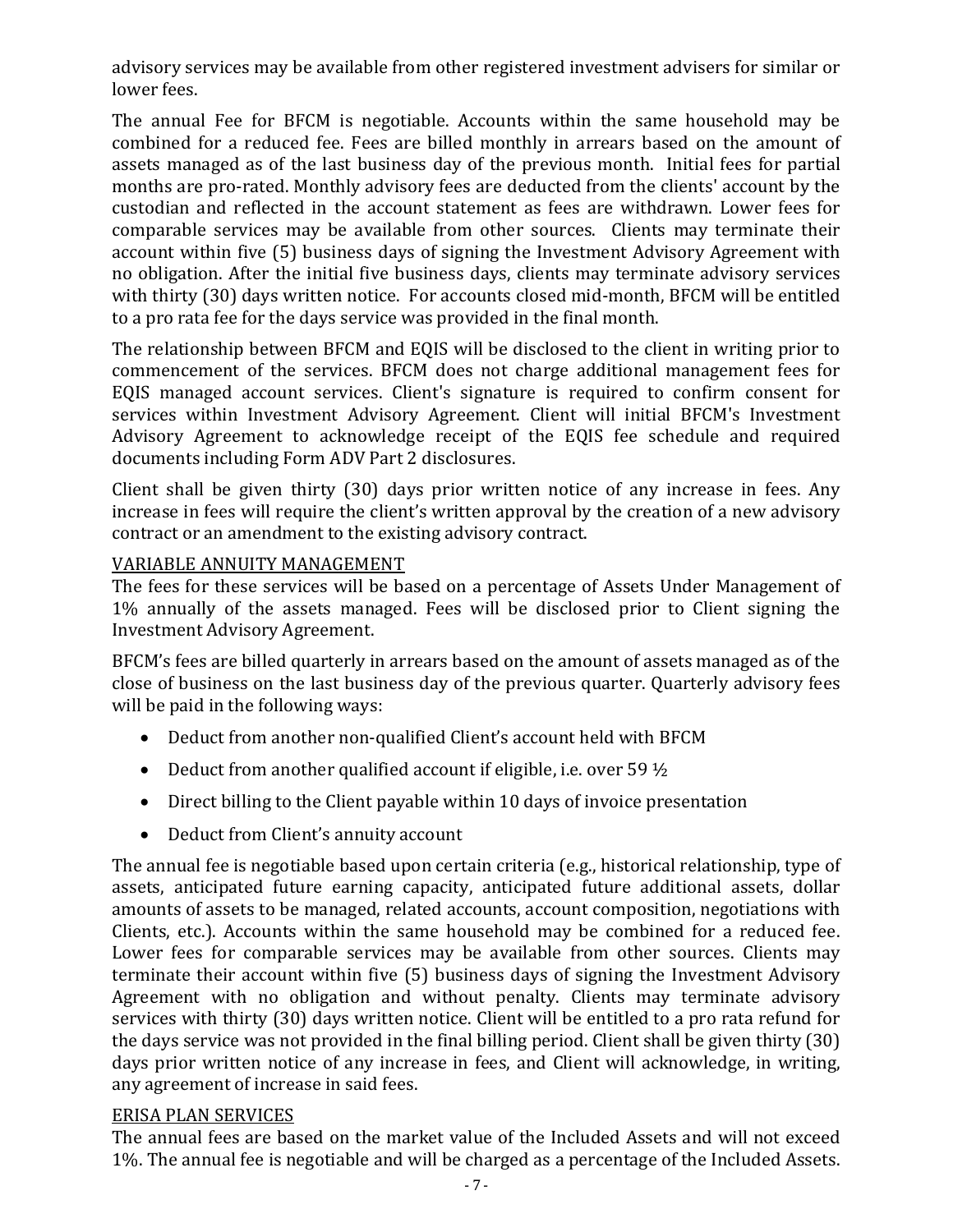Fees may be charged quarterly or monthly in arrears or in advance based on the assets as calculated by the custodian or record keeper of the Included Assets (without adjustments for anticipated withdrawals by Plan participants or other anticipated or scheduled transfers or distribution of assets). If the services to be provided start any time other than the first day of a quarter or month, the fee will be prorated based on the number of days remaining in the quarter or month. If this Agreement is terminated prior to the end of the billing cycle, BFCM shall be entitled to a prorated fee based on the number of days during the fee period services were provided or Client will be due a prorated refund of fees for days services were not provided in the billing cycle.

The fee schedule, which includes compensation of BFCM for the services is described in detail in Schedule A of the ERISA Plan Agreement. The Plan is obligated to pay the fees, however the Plan Sponsor may elect to pay the fees. Client may elect to be billed directly or have fees deducted from Plan Assets. BFCM does not reasonably expect to receive any additional compensation, directly or indirectly, for its services under this Agreement. If additional compensation is received, BFCM will disclose this compensation, the services rendered, and the payer of compensation. BFCM will offset the compensation against the fees agreed upon under the Agreement.

#### FINANCIAL PLANNING

BFCM charges a fixed fee for financial planning. The fixed fee is based on the complexity of the financial plan (e.g. how many houses need to be amortized, how many decision factors, and ultimately the amount of time needed to do all of the work of data gathering and inputs into the planning software). Prior to the planning process the Client will be provided an estimated plan fee. Services are completed and delivered inside of sixty (60) days contingent upon timely delivery of all required documentation. Client may cancel within five (5) business days of signing Agreement with no obligation and without penalty. If the Client cancels after five (5) business days, any unearned fees will be refunded to the Client based on time spent by BFCM at a rate of \$150 per hour. BFCM reserves the right to waive the fee should the Client implement the plan through BFCM.

#### FIXED FEES

Financial Planning Services are offered based on a flat fee between \$1,500 and \$15,000.

Fees for financial plans are:

Due upon commencement of the Advisory Agreement or in 12 equal installments as outlined in the Financial Planning Agreement. Client can elect to pay either by check or credit card.

#### THIRD PARTY MANAGERS AssetMark Platform (CRD# 109018)

Accounts on the AssetMark Platform are assessed a total Account Fee. This Account Fee includes BFCM's fee detailed in the schedule below. The annual fee for BFCM is negotiable. Fees and compensation for using the AssetMark Platform are provided in more detail in the AssetMark Platform Disclosure Brochure. Investment Manager Fee schedules are included in the Client Billing Authorization or the Appendix A to the Client Service Agreement.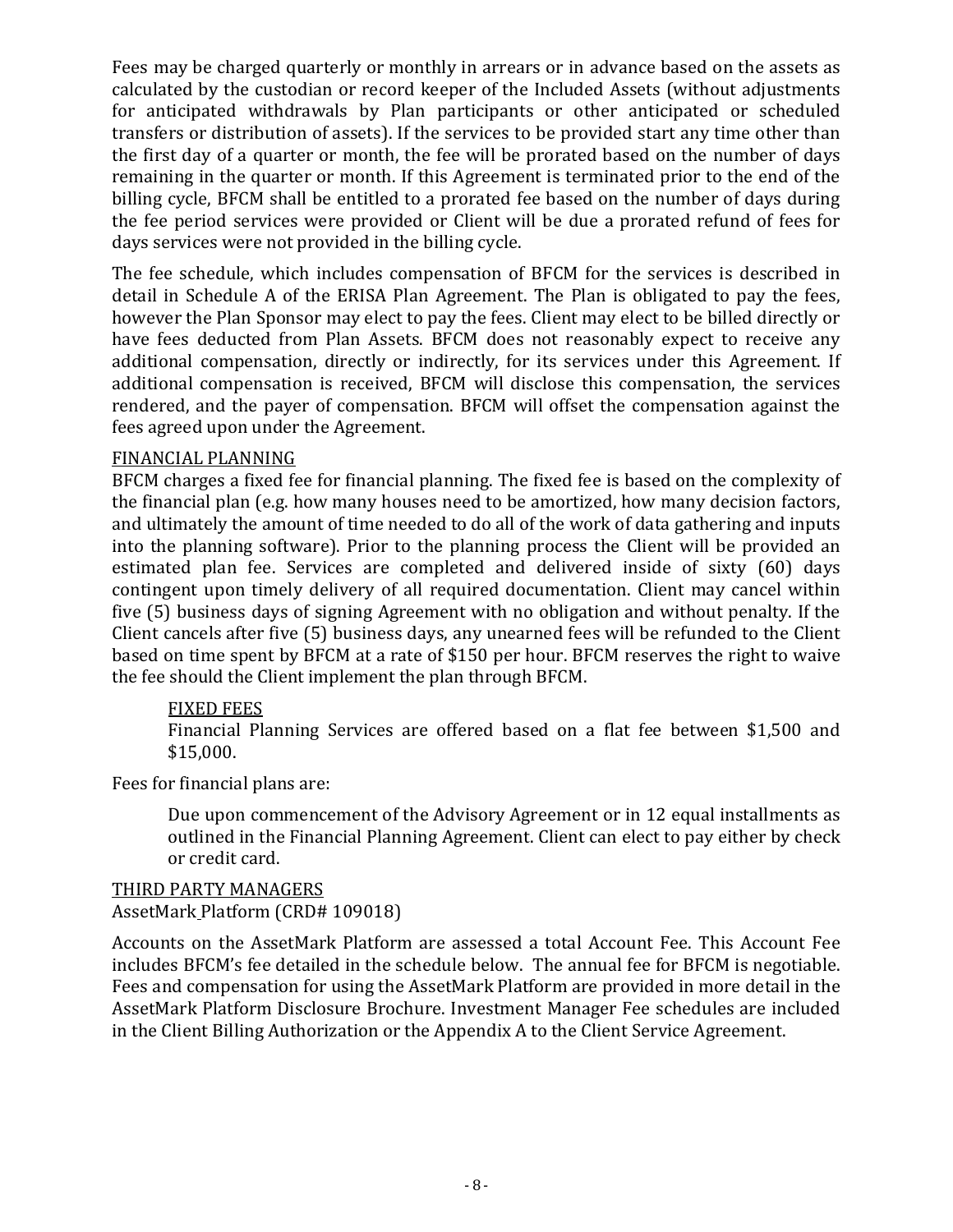The fees applicable to each Account on the AssetMark Platform may include:

- 1) BFCM Fee;
- 2) AssetMark Platform Fee;
- 3) Investment Manager Fee; and

4) Other fees for special services may also be charged. The Client should consider all applicable fees.

## **1) BFCM Fee**

| Assets Under Management  | Annual Fee | Quarterly Fee |
|--------------------------|------------|---------------|
| Up to \$100,000          | 1.25%      | 0.3125%       |
| \$100,001 to \$500,000   | 1.00%      | $0.2500\%$    |
| \$500,001 to \$1,000,000 | 0.90%      | 0.2250\%      |
| Over \$1,000,000         | 0.75%      | 0.1875%       |

## **2) Platform fee schedules**

- Single strategy Mutual Fund, and ETF Accounts: 0.00% 1.25%
- Guided Portfolios: 0.00% 0.95%
	- o Additional investment manager fees may apply.
- Privately Managed Accounts (IMA and CMA): 0.25% 0.90% o Additional investment manager fees may apply.
- Savos UMA Accounts (PMP, GMS, and ARO): 0.00% 0.65%
	- $\circ$  In addition to the Platform fee, there is a flat 0.60% Investment Manager Fee for UMA accounts.
- Fixed Income IMA:  $0.15\%$   $0.30\%$
- Administrative fee for administrative/non managed accounts: 0.10% 0.25%

## **3) Investment Manager Fee**

Each of the Investment Managers may charge a separate Investment Manager Fee directly to the Client, calculated as a percentage of the total assets managed by the Investment Manager, which is in addition to the overall investment Advisory Fee negotiated between the Client and BFCM. The fee charged by each Investment Manager is specified on the individual Discretionary Manager Designation incorporated in the Client Services Agreement and executed by the Client. The fees for the Investment Managers range from .50% - 1.75%. Fees will vary from Investment Manager to Investment Manager; a complete list of fee schedules of the Investment Managers participating in the Platform is available from BFCM by request.

## SEMINARS AND WORKSHOPS

BFCM holds seminars and workshops to educate the public on different types of investments and the different services they offer. The seminars are educational in nature and no specific investment or tax advice is given.

BFCM offers these seminars for a fee of up to \$100 per person. Fees for seminars and workshops will be billed in advance. Client can elect to pay either by check or credit card. Should a client request a refund of the seminar/workshop fee, a refund of 100% of the fee will be returned to the client.

## <span id="page-13-0"></span>**Client Payment of Fees**

Investment management fees are billed quarterly in arrears, meaning that we invoice you after the billing period. Fees are usually deducted from a designated Client account to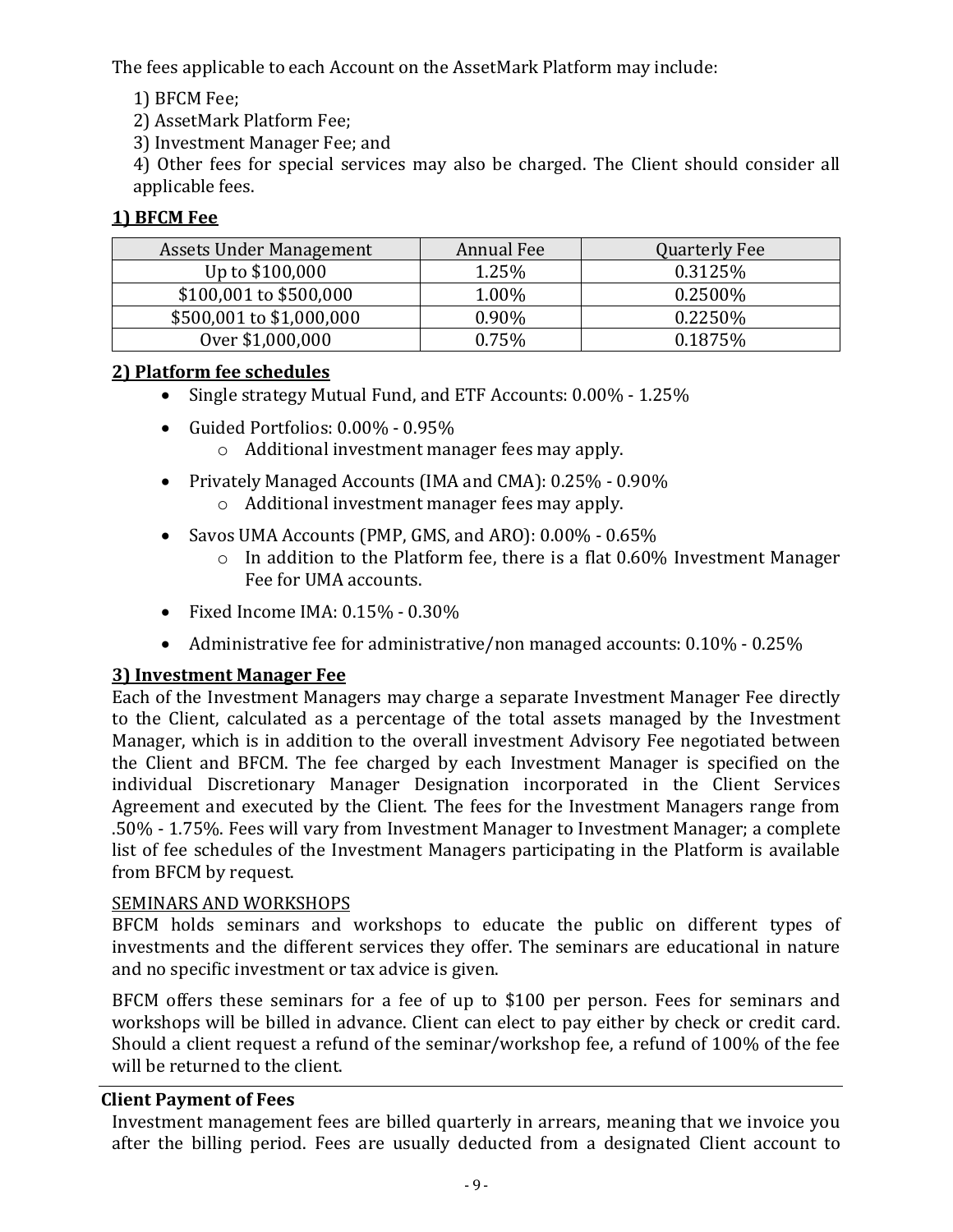facilitate billing. The Client must consent in advance to direct debiting of their investment account.

Fees for financial plans are due upon commencement of the Advisory Agreement.

Fees for seminars and workshops will be billed in advance.

BFCM, in its sole discretion, may charge a lesser investment advisory fee based upon certain criteria (e.g., historical relationship, type of assets, anticipated future earning capacity, anticipated future additional assets, dollar amounts of assets to be managed, related accounts, account composition, negotiations with Clients, etc.).

Clients pay the TPM's investment advisory fees. Prior to signing an investment advisory agreement, the method of payment will be disclosed in the TPM's Form ADV Part 2.

#### <span id="page-14-0"></span>**Additional Client Fees Charged**

Custodians may charge transaction fees on purchases or sales of certain mutual funds, equities, and exchange-traded funds. These charges may include mutual fund transaction fees, postage and handling and miscellaneous fees.

For more details on the brokerage practices, see Item 12 of this brochure.

#### <span id="page-14-1"></span>**Prepayment of Client Fees**

BFCM does not require any prepayment of fees of more than \$500 per Client and six months or more in advance.

Fees for ERISA 3(21) services may be billed in advance.

Fees for financial plans are due, in full, at the commencement of the contract.

Fees for seminars and workshops will be billed in advance.

If the Client cancels after five (5) business days, any unearned fees will be refunded to the Client, or any unpaid earned fees will be due to BFCM. All refunds will be processed in the same manner they were billed.

#### <span id="page-14-2"></span>**External Compensation for the Sale of Securities to Clients**

Supervised persons of BFCM receive external compensation for the sale of securities to clients as registered representatives of Kalos Capital, Inc. (CRD#44337), a broker-dealer. Less than 10% of their total revenue is generated as a registered representative. They will offer clients products from this activity.

Investment Advisor Representatives of BFCM receive external compensation for sales of investment related products such as insurance as licensed insurance agents. From time to time, they will offer clients services from this activity. More than 15% of Ms. Clark's compensation is from this activity. Approximately 5% of Mr. Danjczek's compensation is from this activity.

This represents a conflict of interest because it gives an incentive to recommend products based on the commission received, rather than on a client's needs. As a registered representative and insurance agent, Megan Clark does not charge advisory fees for the services offered through Kalos Capital, Inc. or Clark & Associates, Inc. Financial Solutions. These conflicts are mitigated by disclosures, procedures, and the firm's fiduciary obligation to place the best interest of the Client first and Clients are not required to purchase any products or services. Clients have the option to purchase these products through another registered representative or insurance agent of their choosing.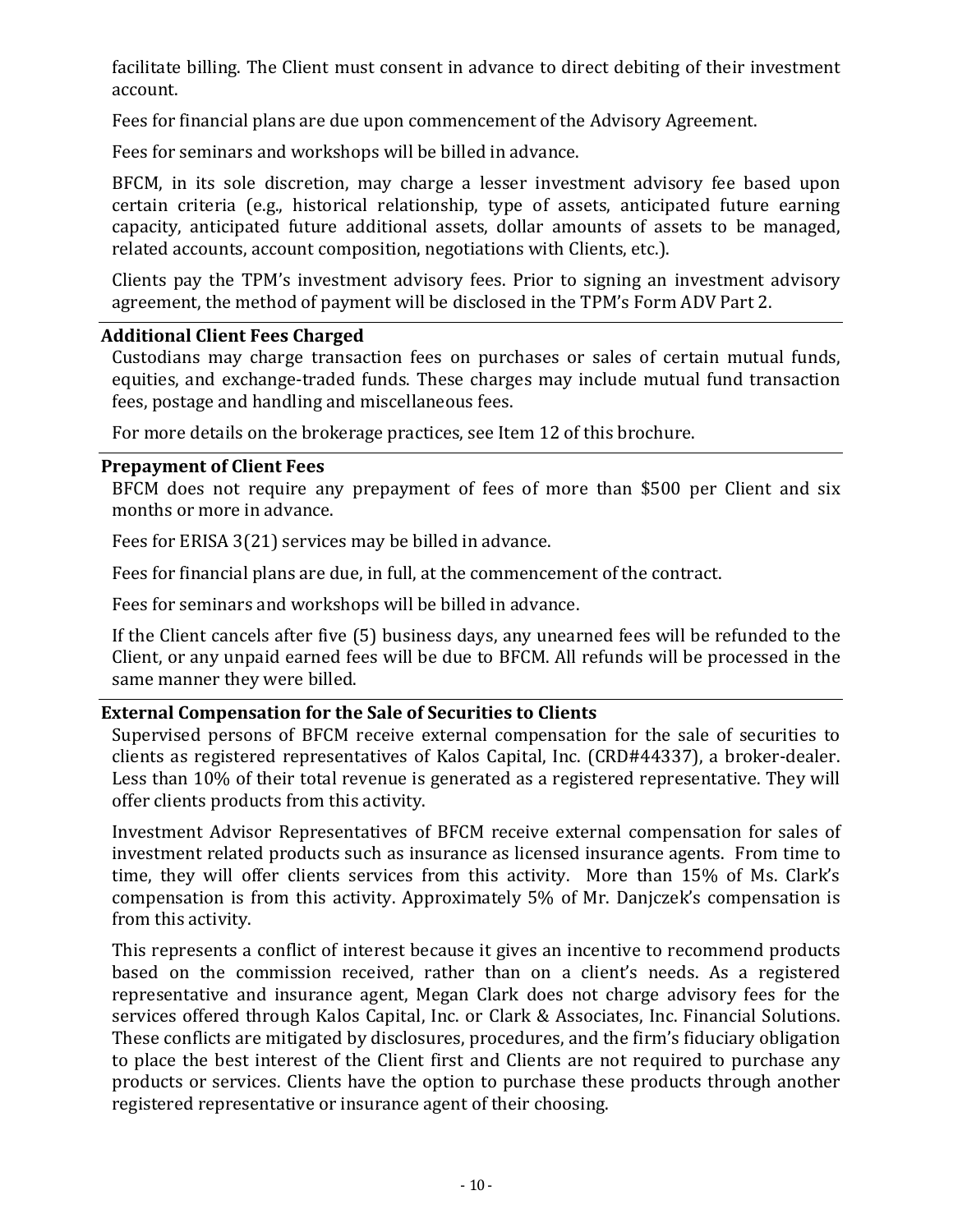## <span id="page-15-0"></span>**Item 6: Performance-Based Fees and Side-by-Side Management**

#### <span id="page-15-1"></span>**Sharing of Capital Gains**

Fees are not based on a share of the capital gains or capital appreciation of managed securities.

BFCM does not use a performance-based fee structure because of the conflict of interest. Performance based compensation may create an incentive for BFCM to recommend an investment that may carry a higher degree of risk to the Client.

## <span id="page-15-2"></span>**Item 7: Types of Clients**

#### <span id="page-15-3"></span>**Description**

BFCM generally provides investment advice to individuals, high net worth individuals, corporations or business entities.

Client relationships vary in scope and length of service.

#### <span id="page-15-4"></span>**Account Minimums**

BFCM does not require a minimum to open or maintain an account. In addition, BFCM has no additional requirements for opening or maintaining an account.

## <span id="page-15-5"></span>**Item 8: Methods of Analysis, Investment Strategies and Risk of Loss**

#### <span id="page-15-6"></span>**Methods of Analysis**

Security analysis methods may include fundamental analysis. Investing in securities involves risk of loss that Clients should be prepared to bear. Past performance is not a guarantee of future returns.

Fundamental analysis concentrates on factors that determine a company's value and expected future earnings. This strategy would normally encourage equity purchases in stocks that are undervalued or priced below their perceived value. The risk assumed is that the market will fail to reach expectations of perceived value.

TPMs utilized by BFCM may use various methods of analysis to determine the proper strategy for the client referred and these will be disclosed in the TPM's Form ADV Part 2. Investing in securities involves risk of loss that clients should be prepared to bear. Past performance is not a guarantee of future returns. Other strategies utilized by TPMs may include long-term purchases, short-term purchases, trading, and option writing (including covered options, uncovered options or spreading strategies).

In developing a financial plan for a Client, BFCM's analysis may include cash flow analysis, investment planning, risk management, tax planning and estate planning. Based on the information gathered, a detailed strategy is tailored to the Client's specific situation.

The main sources of information include financial newspapers and magazines, annual reports, prospectuses, and filings with the Securities and Exchange Commission.

#### <span id="page-15-7"></span>**Investment Strategy**

The investment strategy for a specific Client is based upon the objectives stated by the Client during consultations. The Client may change these objectives at any time by providing written notice to BFCM. Each Client executes a Client profile form or similar form that documents their objectives and their desired investment strategy.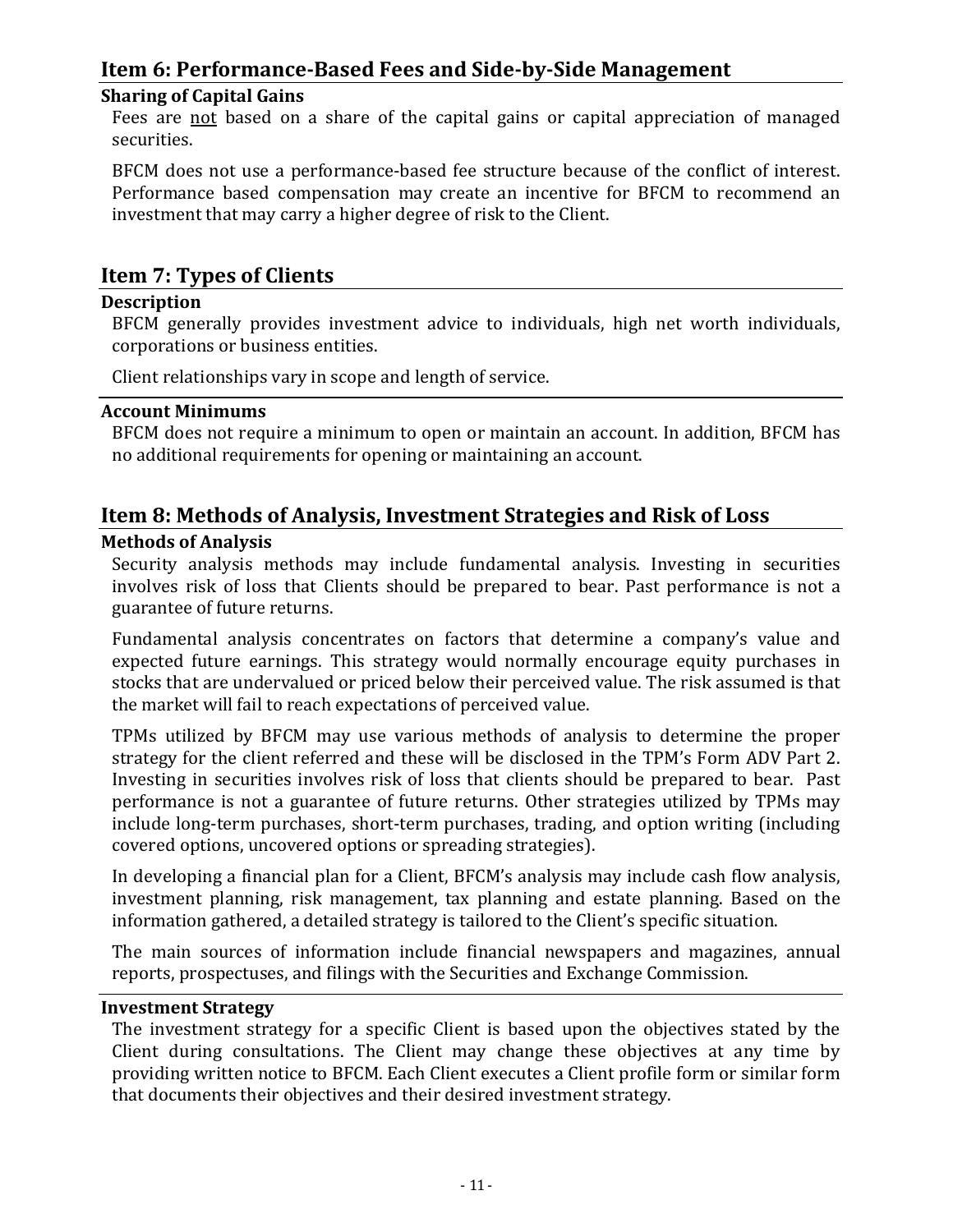#### <span id="page-16-0"></span>**Security Specific Material Risks**

All investment programs have certain risks that are borne by the investor. Our investment approach constantly keeps the risk of loss in mind. Investors face the following investment risks and should discuss these risks with BFCM:

- *Market Risk*: The prices of securities held by mutual funds in which Clients invest may decline in response to certain events taking place around the world, including those directly involving the companies whose securities are owned by a fund; conditions affecting the general economy; overall market changes; local, regional or global political, social or economic instability; and currency, interest rate and commodity price fluctuations. Investors should have a long-term perspective and be able to tolerate potentially sharp declines in market value.
- *Interest-rate Risk*: Fluctuations in interest rates may cause investment prices to fluctuate. For example, when interest rates rise, yields on existing bonds become less attractive, causing their market values to decline.
- *Inflation Risk*: When any type of inflation is present, a dollar today will buy more than a dollar next year, because purchasing power is eroding at the rate of inflation.
- *Currency Risk*: Overseas investments are subject to fluctuations in the value of the dollar against the currency of the investment's originating country. This is also referred to as exchange rate risk.
- *Reinvestment Risk*: This is the risk that future proceeds from investments may have to be reinvested at a potentially lower rate of return (i.e. interest rate). This primarily relates to fixed income securities.
- *Liquidity Risk*: Liquidity is the ability to readily convert an investment into cash. Generally, assets are more liquid if many traders are interested in a standardized product. For example, Treasury Bills are highly liquid, while real estate properties are not.
- *Management Risk:* The advisor's investment approach may fail to produce the intended results. If the advisor's assumptions regarding the performance of a specific asset class or fund are not realized in the expected time frame, the overall performance of the Client's portfolio may suffer.
- *Equity Risk:* Equity securities tend to be more volatile than other investment choices. The value of an individual mutual fund or ETF can be more volatile than the market as a whole. This volatility affects the value of the Client's overall portfolio. Smalland mid-cap companies are subject to additional risks. Smaller companies may experience greater volatility, higher failure rates, more limited markets, product lines, financial resources, and less management experience than larger companies. Smaller companies may also have a lower trading volume, which may disproportionately affect their market price, tending to make them fall more in response to selling pressure than is the case with larger companies.
- *Fixed Income Risk:* The issuer of a fixed income security may not be able to make interest and principal payments when due. Generally, the lower the credit rating of a security, the greater the risk that the issuer will default on its obligation. If a rating agency gives a debt security a lower rating, the value of the debt security will decline because investors will demand a higher rate of return. As nominal interest rates rise, the value of fixed income securities held by a fund is likely to decrease. A nominal interest rate is the sum of a real interest rate and an expected inflation rate.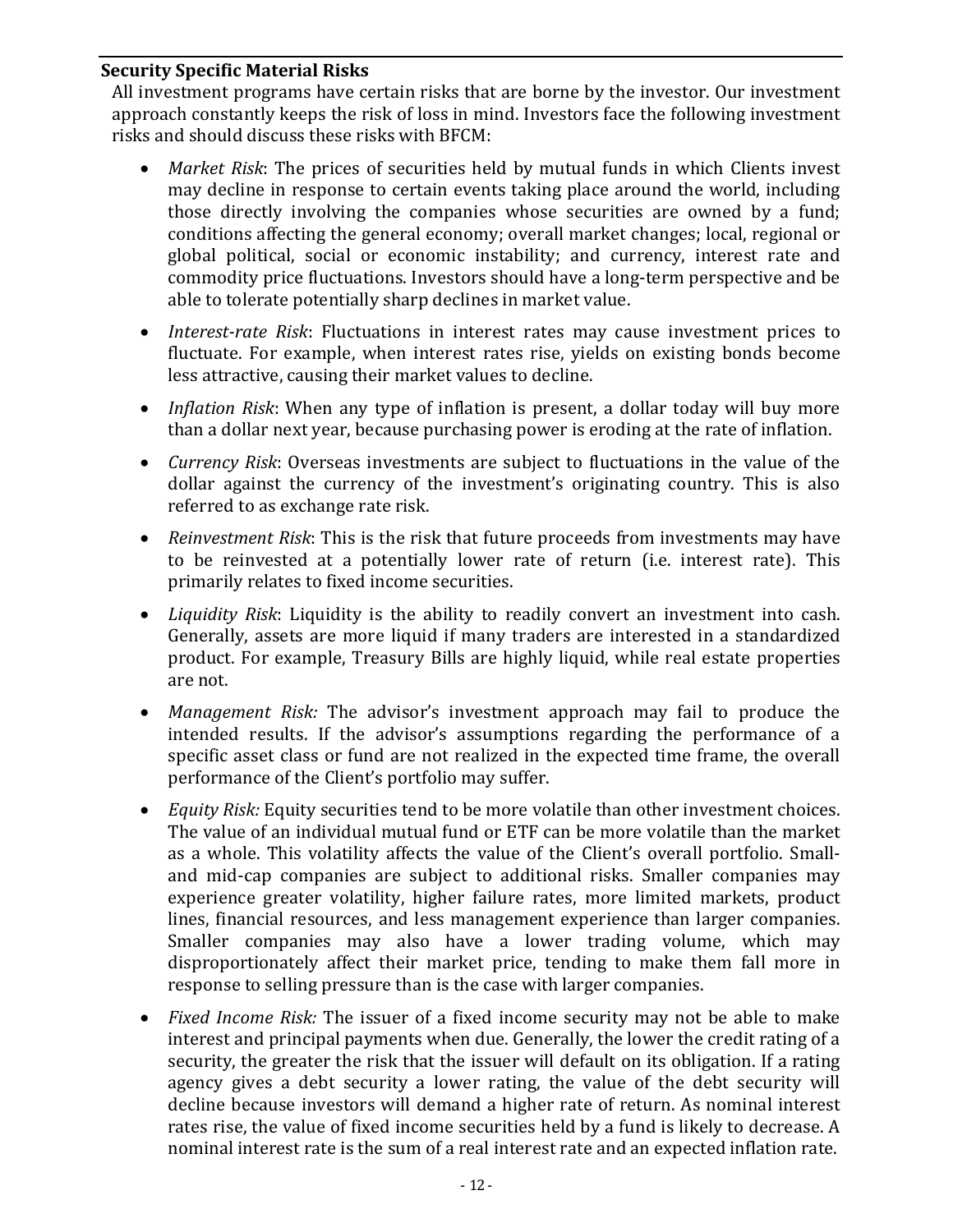- *Investment Companies Risk:* When a Client invests in open end mutual funds or ETFs, the Client indirectly bears their proportionate share of any fees and expenses payable directly by those funds. Therefore, the Client will incur higher expenses, which may be duplicative. In addition, the Client's overall portfolio may be affected by losses of an underlying fund and the level of risk arising from the investment practices of an underlying fund (such as the use of derivatives). ETFs are also subject to the following risks: (i) an ETF's shares may trade at a market price that is above or below their net asset value or (ii) trading of an ETF's shares may be halted if the listing exchange's officials deem such action appropriate, the shares are delisted from the exchange, or the activation of market-wide "circuit breakers" (which are tied to large decreases in stock prices) halts stock trading generally. Adviser has no control over the risks taken by the underlying funds in which Client invests.
- *REIT Risk:* To the extent that a Client invests in REITs, it is subject to risks generally associated with investing in real estate, such as (i) possible declines in the value of real estate, (ii) adverse general and local economic conditions, (iii) possible lack of availability of mortgage funds, (iv) changes in interest rates, and (v) environmental problems. In addition, REITs are subject to certain other risks related specifically to their structure and focus such as: dependency upon management skills; limited diversification; the risks of locating and managing financing for projects; heavy cash flow dependency; possible default by borrowers; the costs and potential losses of self-liquidation of one or more holdings; the possibility of failing to maintain exemptions from securities registration; and, in many cases, relatively small market capitalization, which may result in less market liquidity and greater price volatility.
- *Derivatives Risk:* Funds in a Client's portfolio may use derivative instruments. The value of these derivative instruments derives from the value of an underlying asset, currency or index. Investments by a fund in such underlying funds may involve the risk that the value of the underlying fund's derivatives may rise or fall more rapidly than other investments, and the risk that an underlying fund may lose more than the amount that it invested in the derivative instrument in the first place. Derivative instruments also involve the risk that other parties to the derivative contract may fail to meet their obligations, which could cause losses.
- *Foreign Securities Risk:* Funds in which Clients invest may invest in foreign securities. Foreign securities are subject to additional risks not typically associated with investments in domestic securities. These risks may include, among others, currency risk, country risks (political, diplomatic, regional conflicts, terrorism, war, social and economic instability, currency devaluations and policies that have the effect of limiting or restricting foreign investment or the movement of assets), different trading practices, less government supervision, less publicly available information, limited trading markets and greater volatility. To the extent that underlying funds invest in issuers located in emerging markets, the risk may be heightened by political changes, changes in taxation, or currency controls that could adversely affect the values of these investments. Emerging markets have been more volatile than the markets of developed countries with more mature economies.
- *Long-term purchases*: Long-term investments are those vehicles purchased with the intension of being held for more than one year. Typically the expectation of the investment is to increase in value so that it can eventually be sold for a profit. In addition, there may be an expectation for the investment to provide income. One of the biggest risks associated with long-term investments is volatility, the fluctuations in the financial markets that can cause investments to lose value.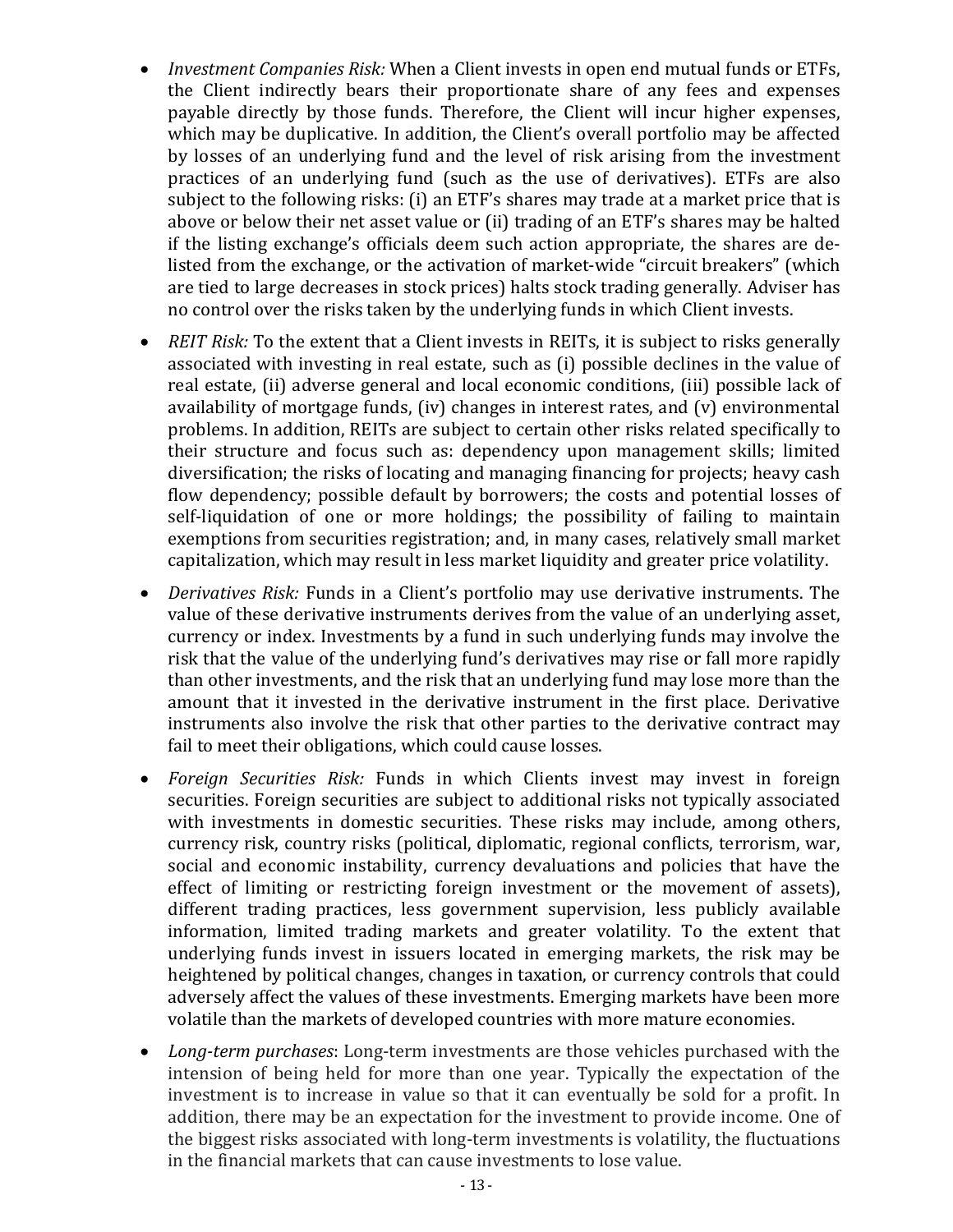- *Trading risk*: Investing involves risk, including possible loss of principal. There is no assurance that the investment objective of any fund or investment will be achieved.
- *Variable Annuity Risk:* A variable annuity is a form of insurance where the seller or issuer (typically an insurance company) makes a series of future payments to a buyer (annuitant) in exchange for the immediate payment of a lump sum (singlepayment annuity) or a series of regular payments (regular-payment annuity). The payment stream from the issuer to the annuitant has an unknown duration based principally upon the date of death of the annuitant. At this point, the contract will terminate, and the remainder of the funds accumulated are forfeited unless there are other annuitants or beneficiaries in the contract. Annuities can be purchased to provide an income during retirement. Unlike fixed annuities that make payments in fixed amounts or in amounts that increase by a fixed percentage, variable annuities, pay amounts that vary according to the performance of a specified set of investments, typically bond and equity mutual funds. Many variable annuities typically impose asset-based sales charges or surrender charges for withdrawals within a specified period. Variable annuities may impose a variety of fees and expenses, in addition to sales and surrender charges, such as mortality and expense risk charges; administrative fees; underlying fund expenses; and charges for special features, all of which can reduce the return. Earnings in a variable annuity do not provide all the tax advantages of 401(k)s and other before-tax retirement plans. Once the investor starts withdrawing money from their variable annuity, earnings are taxed at the ordinary income rate, rather than at the lower capital gains rates applied to other non-tax-deferred vehicles which are held for more than one year. Proceeds of most variable annuities do not receive a "step-up" in cost basis when the owner dies like stocks, bonds and mutual funds do. Some variable annuities offer "bonus credits." These are usually not free. In order to fund them, insurance companies typically impose mortality and expense charges and surrender charge periods. In an exchange of an existing annuity for a new annuity (so-called 1035 exchanges), the new variable annuity may have a lower contract value and a smaller death benefit; may impose new surrender charges or increase the period of time for which the surrender charge applies; may have higher annual fees; and provide another commission for the broker.

The risks associated with utilizing TPM's include:

- Manager Risk
	- o TPM fails to execute the stated investment strategy
- Business Risk
	- o TPM has financial or regulatory problems
- The specific risks associated with the portfolios of the TPM's which is disclosed in the TPM's Form ADV Part 2.

## <span id="page-18-0"></span>**Item 9: Disciplinary Information**

#### <span id="page-18-1"></span>**Criminal or Civil Actions**

BFCM and its management have not been involved in any criminal or civil action.

#### <span id="page-18-2"></span>**Administrative Enforcement Proceedings**

BFCM and its management have not been involved in administrative enforcement proceedings.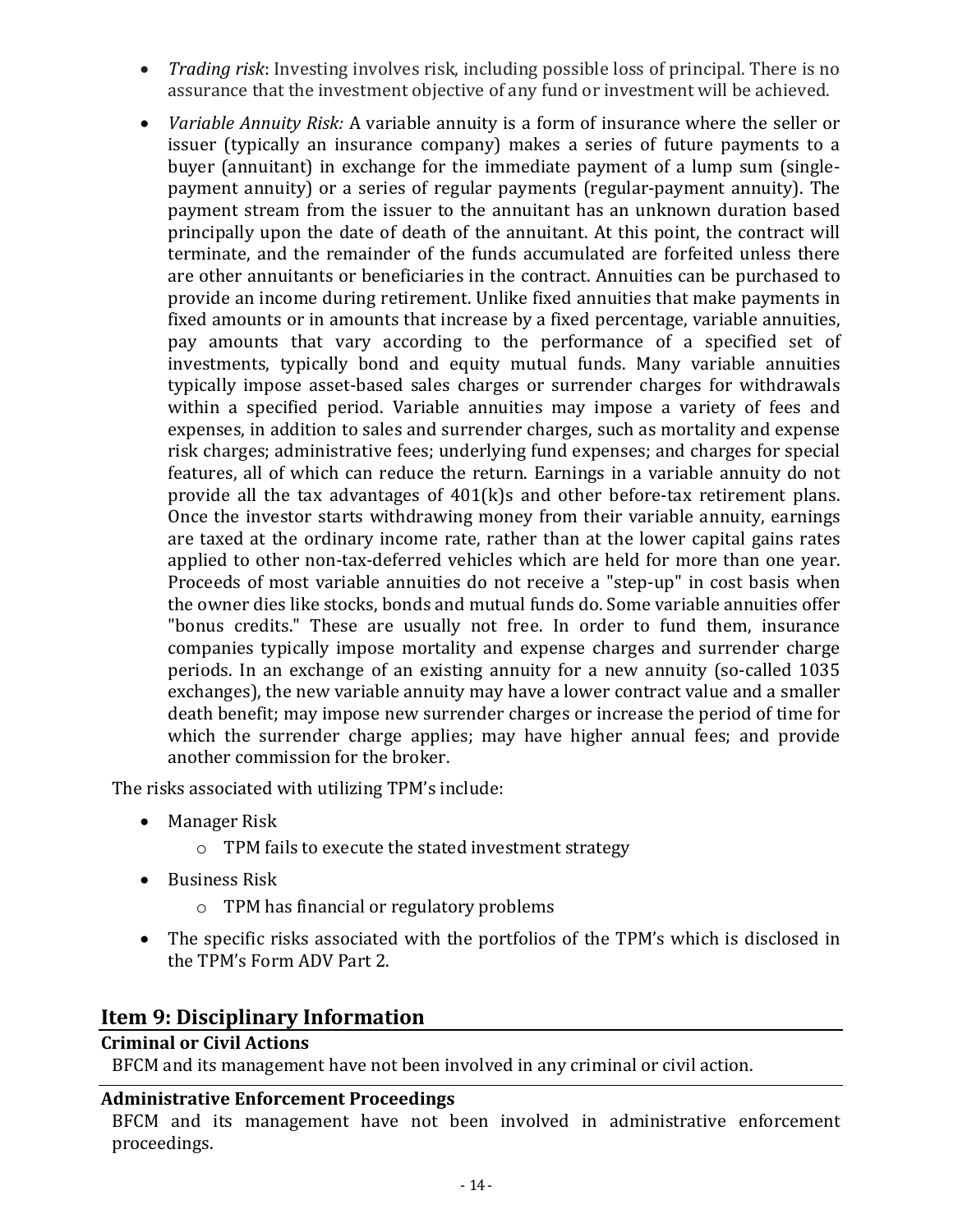#### <span id="page-19-0"></span>**Self- Regulatory Organization Enforcement Proceedings**

BFCM and its management have not been involved in legal or disciplinary events that are material to a Client's or prospective Client's evaluation of BFCM or the integrity of its management.

## <span id="page-19-1"></span>**Item 10: Other Financial Industry Activities and Affiliations**

#### <span id="page-19-2"></span>**Broker-Dealer or Representative Registration**

BFCM is not registered as a broker- dealer, however, Managing Member Megan Clark and other investment advisor representative of BFCM are a registered representative of Kalos Capital, Inc., a FINRA/SIPC broker-dealer.

This practice represents a conflict of interest because it gives an incentive to recommend products based on the commission amount received. This conflict is mitigated by disclosures, procedures and the firm's fiduciary obligation to place the best interest of the Client first and the Clients are not required to purchase any products. Clients have the option to purchase these products through another Registered Representative of their choosing.

#### <span id="page-19-3"></span>**Futures or Commodity Registration**

Neither BFCM nor its affiliated representatives are registered or have an application pending to register as a futures commission merchant, commodity pool operator, or a commodity trading advisor.

#### <span id="page-19-4"></span>**Material Relationships Maintained by this Advisory Business and Conflicts of Interest**

Managing Member Megan Clark has a financial affiliated business as an insurance agent with Clark & Associates, Inc. Financial Solutions and as a Registered Representative with Kalos Capital, Inc. (CRD#44337). Approximately 25% of her time is spent on these activities. She will offer Clients services from those activities. As an insurance agent and Registered Representative she may receive separate yet typical compensation.

These practices represent conflicts of interest because it gives an incentive to recommend products based on the commission amount received. These conflicts are mitigated by disclosures, procedures and the firm's fiduciary obligation to place the best interest of the Client first and the Clients are not required to purchase any products. Clients have the option to purchase these products and services through another insurance agent or Registered Representative of their choosing.

<span id="page-19-5"></span>**Recommendations or Selections of Other Investment Advisors and Conflicts of Interest** BFCM may also utilize the services of a Sub-Advisor to manage Clients' investment portfolios. Sub-Advisors will maintain the models or investment strategies agreed upon between Sub-Advisor and BFCM. Sub-Advisors execute all trades on behalf of BFCM in Client accounts. BFCM will be responsible for the overall direct relationship with the Client. BFCM retains the authority to terminate the Sub-Advisor relationship at BFCM's discretion.

In addition to the authority granted to BFCM under the Agreement, Client will grant BFCM full discretionary authority and authorizes BFCM to select and appoint one or more independent investment advisors ("Advisors") to provide investment advisory services to Client without prior consultation with or the prior consent of Client. Such Advisors shall have all of the same authority relating to the management of Client's investment accounts as is granted to BFCM in the Agreement. In addition, at BFCM's discretion, BFCM may grant such Advisors full authority to further delegate such discretionary investment authority to additional Advisors.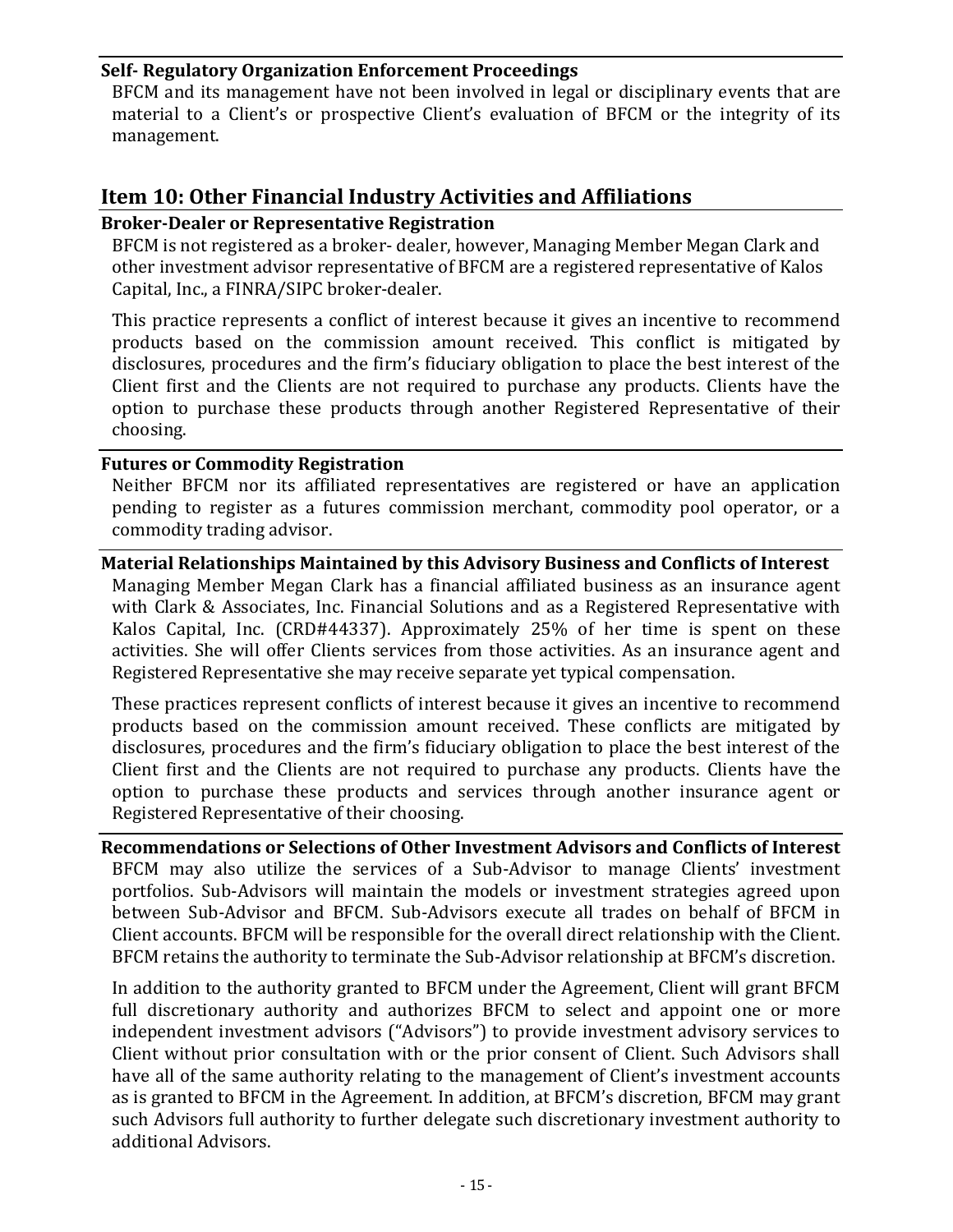This practice represents a conflict of interest as BFCM may select Sub-Advisors who charge a lower fee for their services than other Sub-Advisors. This conflict is mitigated by disclosures, procedures, and by the fact that BFCM has a fiduciary duty to place the best interest of the Client first and will adhere to their code of ethics.

BFCM solicits the services of TPM's to manage Client accounts. In such circumstances, BFCM receives solicitor fees from the TPM. BFCM acts as the liaison between the Client and the TPM in return for an ongoing portion of the advisory fees charged by the TPM. BFCM is responsible for:

- helping the Client complete the necessary paperwork of the TPM;
- providing ongoing services to the Client;
- updating the TPM with any changes in Client status which is provide to BFCM by the Client;
- reviewing the quarterly statements provided by the TPM; and
- delivering the Form ADV Part 2, Privacy Notice and Solicitors Disclosure Statement of the TPM to the Client.

Clients placed with TPM will be billed in accordance with the TPM's fee schedule which will be disclosed to the Client prior to signing an agreement. When referring Clients to a TPM, the Client's best interest will be the main determining factor of BFCM.

These practices represent conflicts of interest because BFCM is paid a Solicitor Fee for recommending the TPM and may choose to recommend a particular TPM based on the fee BFCM is to receive. This conflict is mitigated by disclosures, procedures and the firm's fiduciary obligation to act in the best interest of his Clients. Clients are not required to accept any recommendation of TPM given by BFCM and have the option to receive investment advice through other money managers of their choosing.

## <span id="page-20-0"></span>**Item 11: Code of Ethics, Participation or Interest in Client Transactions and Personal Trading**

## <span id="page-20-1"></span>**Code of Ethics Description**

The affiliated persons (affiliated persons include employees and/or independent contractors) of BFCM have committed to a Code of Ethics ("Code"). The purpose of our Code is to set forth standards of conduct expected of BFCM affiliated persons and addresses conflicts that may arise. The Code defines acceptable behavior for affiliated persons of BFCM. The Code reflects BFCM and its supervised persons' responsibility to act in the best interest of their Client.

One area which the Code addresses is when affiliated persons buy or sell securities for their personal accounts and how to mitigate any conflict of interest with our Clients. We do not allow any affiliated persons to use non-public material information for their personal profit or to use internal research for their personal benefit in conflict with the benefit to our Clients.

BFCM's policy prohibits any person from acting upon or otherwise misusing non-public or inside information. No advisory representative or other affiliated person, officer or director of BFCM may recommend any transaction in a security or its derivative to advisory Clients or engage in personal securities transactions for a security or its derivatives if the advisory representative possesses material, non-public information regarding the security.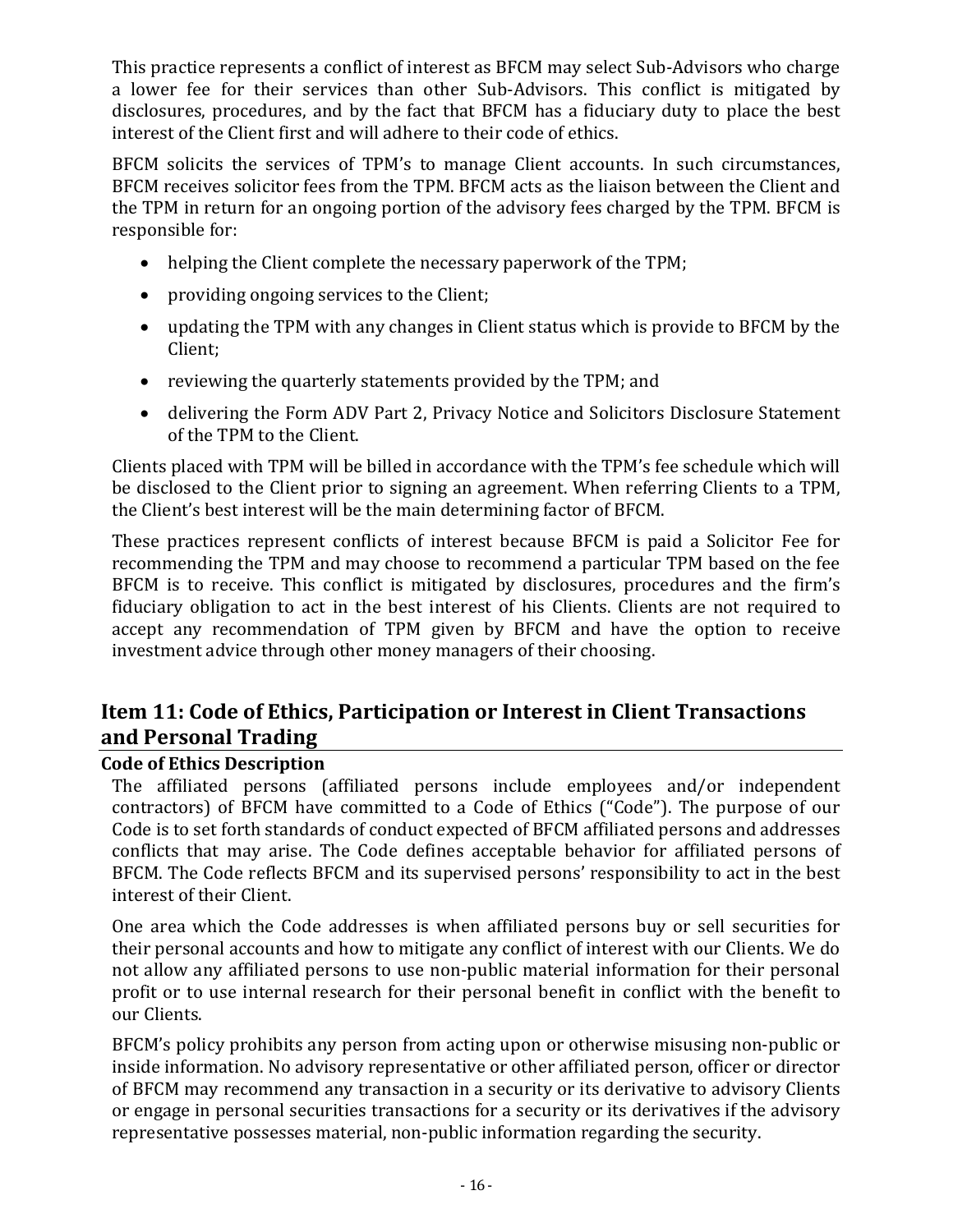BFCM's Code is based on the guiding principle that the interests of the Client are our top priority. BFCM's officers, directors, advisors, and other affiliated persons have a fiduciary duty to our Clients and must diligently perform that duty to maintain the complete trust and confidence of our Clients. When a conflict arises, it is our obligation to put the Client's interests over the interests of either affiliated persons or the company.

The Code applies to "access" persons. "Access" persons are affiliated persons who have access to non-public information regarding any Clients' purchase or sale of securities, or non-public information regarding the portfolio holdings of any reportable fund, who are involved in making securities recommendations to Clients, or who have access to such recommendations that are non-public.

BFCM will provide a copy of the Code of Ethics to any Client or prospective Client upon request.

#### <span id="page-21-0"></span>**Investment Recommendations Involving a Material Financial Interest and Conflict of Interest**

BFCM and its affiliated persons do not recommend to Clients securities in which we have a material financial interest.

## <span id="page-21-1"></span>**Advisory Firm Purchase of Same Securities Recommended to Clients and Conflicts of Interest**

BFCM and its affiliated persons may buy or sell securities that are also held by Clients. In order to mitigate conflicts of interest such as trading ahead of Client transactions, affiliated persons are required to disclose all reportable securities transactions as well as provide BFCM with copies of their brokerage statements.

The Chief Compliance Officer of BFCM is Megan Clark. She reviews all trades of the affiliated persons each quarter. The personal trading reviews ensure that the personal trading of affiliated persons does not affect the markets and that Clients of the firm receive preferential treatment over associated persons' transactions.

#### <span id="page-21-2"></span>**Client Securities Recommendations or Trades and Concurrent Advisory Firm Securities Transactions and Conflicts of Interest**

BFCM does not maintain a firm proprietary trading account and does not have a material financial interest in any securities being recommended and therefore no conflicts of interest exist. However, affiliated persons may buy or sell securities at the same time they buy or sell securities for Clients. In order to mitigate conflicts of interest such as front running, affiliated persons are required to disclose all reportable securities transactions as well as provide BFCM with copies of their brokerage statements.

The Chief Compliance Officer of BFCM is Megan Clark. She reviews all employee trades each quarter. The personal trading reviews ensure that the personal trading of affiliated persons does not affect the markets and that Clients of the firm receive preferential treatment over associated persons' transactions.

## <span id="page-21-3"></span>**Item 12: Brokerage Practices**

## <span id="page-21-4"></span>**Factors Used to Select Broker-Dealers for Client Transactions**

BFCM may recommend the use of a particular broker-dealer such as TD Ameritrade Institutional is a Division of TD Ameritrade, Inc., Member FINRA/SIPC ("TD Ameritrade"), an unaffiliated SEC-registered broker-dealer and FINRA member or may utilize a brokerdealer of the Client's choosing. BFCM will select appropriate brokers based on a number of factors including but not limited to their relatively low transaction fees and reporting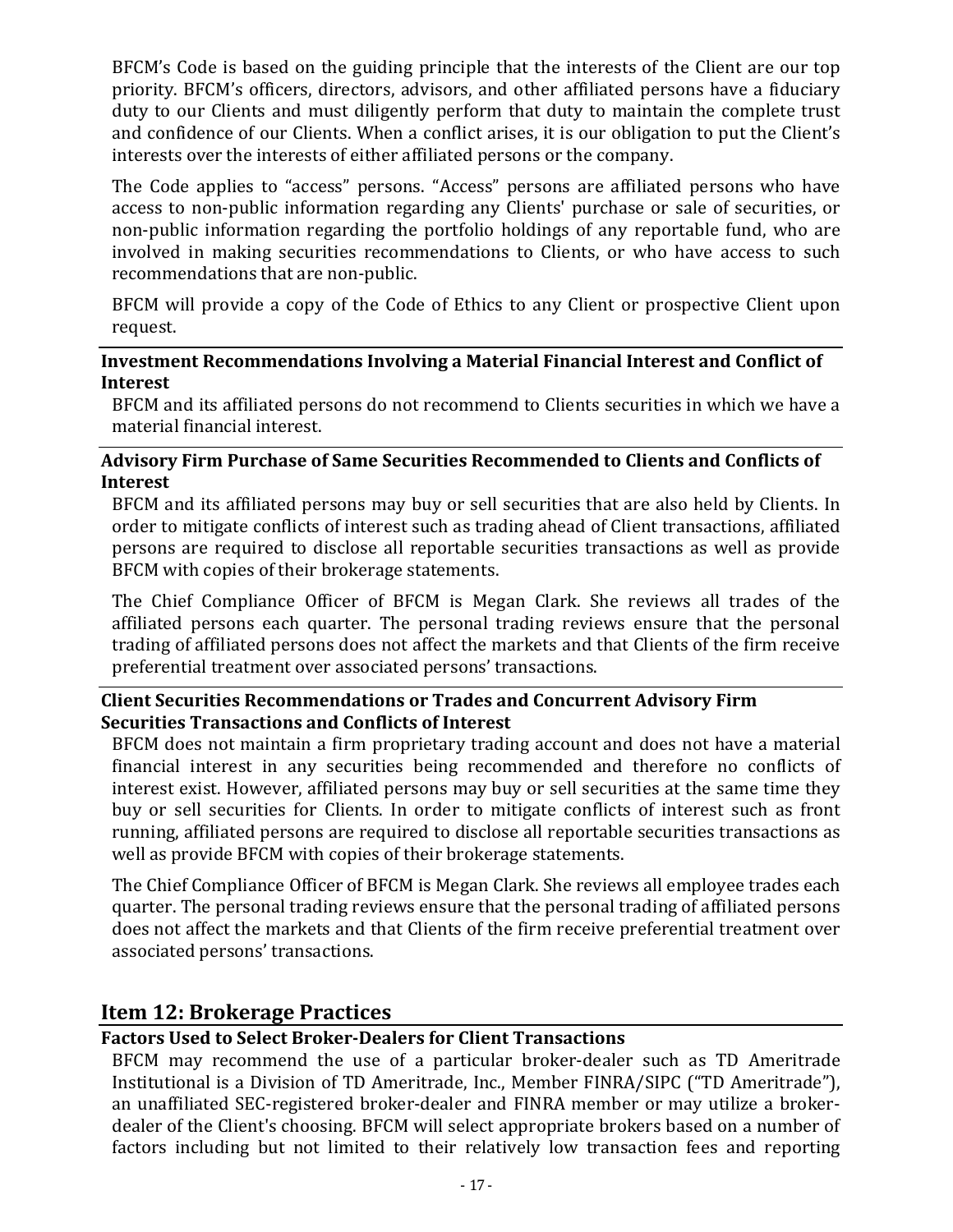ability. BFCM relies on its broker to provide its execution services at the best prices available. Lower fees for comparable services may be available from other sources. Clients pay for any and all custodial fees in addition to the advisory fee charged by BFCM.

• *Directed Brokerage*

In circumstances where a Client directs BFCM to use a certain broker-dealer, BFCM still has a fiduciary duty to its Clients. The following may apply with Directed Brokerage: BFCM's inability to negotiate commissions, to obtain volume discounts, there may be a disparity in commission charges among Clients and conflicts of interest arising from brokerage firm referrals. The firm may be unable to achieve most favorable execution of client transactions, and this practice may cost clients more money.

• *Best Execution*

Investment advisors who manage or supervise Client portfolios have a fiduciary obligation of best execution. The determination of what may constitute best execution and price in the execution of a securities transaction by a broker involves a number of considerations and is subjective. Factors affecting brokerage selection include the overall direct net economic result to the portfolios, the efficiency with which the transaction is affected, the ability to effect the transaction where a large block is involved, the operational facilities of the broker-dealer, the value of an ongoing relationship with such broker and the financial strength and stability of the broker. The firm does not receive any portion of the trading fees.

- *Soft Dollar Arrangements* BFCM does not receive soft dollar benefits.
- *Brokerage for Client Referrals* BFCM does not receive client referrals from any custodian or third party in exchange for using that broker-dealer or third party.

#### <span id="page-22-0"></span>**Aggregating Securities Transactions for Client Accounts**

BFCM manages each account separately, and therefore, does not aggregate purchases and sales and other transactions. If orders are not aggregated, some clients purchasing securities around the same time may receive a less favorable price than other clients which may cost clients more money.

## <span id="page-22-1"></span>**Item 13: Review of Accounts**

## <span id="page-22-2"></span>**Schedule for Periodic Review of Client Accounts or Financial Plans and Advisory Persons Involved**

Account reviews are performed quarterly by the Chief Compliance Officer of BFCM. Account reviews are performed more frequently when market conditions dictate. Reviews of Client accounts include, but are not limited to, a review of Client documented risk tolerance, adherence to account objectives, investment time horizon, and suitability criteria, reviewing target bans of each asset class to identify if there is an opportunity for rebalancing, and reviewing accounts for tax loss harvesting opportunities.

Financial plans generated are updated as requested by the Client and pursuant to a new or amended agreement, BFCM suggests updating at least annually.

## <span id="page-22-3"></span>**Review of Client Accounts on Non-Periodic Basis**

Other conditions that may trigger a review of Clients' accounts are changes in the tax laws, new investment information, and changes in a Client's own situation.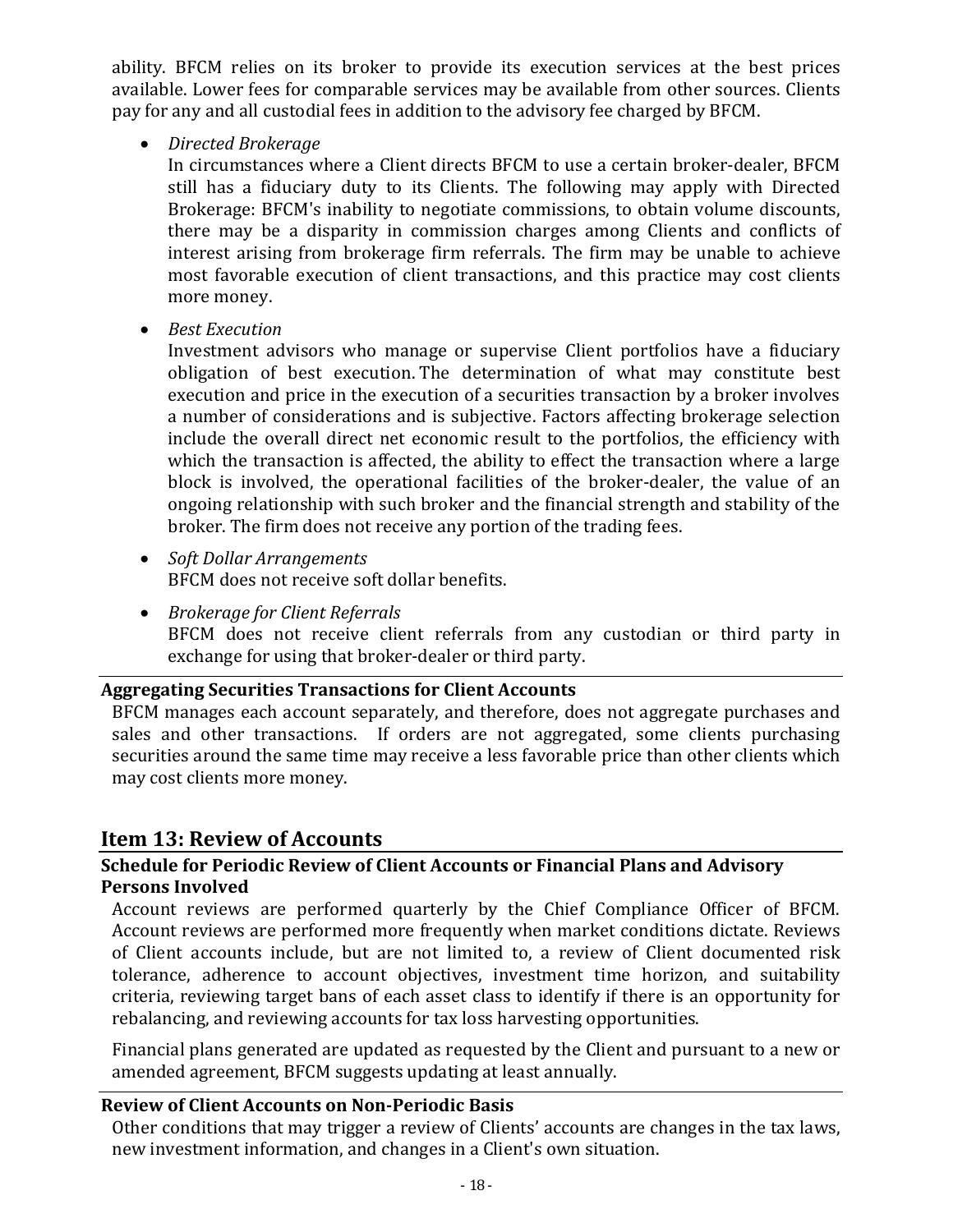#### <span id="page-23-0"></span>**Content of Client Provided Reports and Frequency**

Clients receive written account statements no less than quarterly for managed accounts. Account statements are issued by BFCM's custodian. Client receives confirmations of each transaction in account from Custodian and an additional statement during any month in which a transaction occurs.

## <span id="page-23-1"></span>**Item 14: Client Referrals and Other Compensation**

#### <span id="page-23-2"></span>**Economic Benefits Provided to the Advisory Firm from External Sources and Conflicts of Interest**

BFCM will receive solicitor fees from TPM's they refer to clients and will share in fees as a Co-advisor. Please see Items 4, 5 and 10 of this brochure for more details on this arrangement.

Megan Clark receives external compensation for the sale of securities to clients as a registered representative of Kalos Capital, Inc. a broker-dealer.

#### <span id="page-23-3"></span>**Advisory Firm Payments for Client Referrals**

BFCM does not compensate for Client referrals.

## <span id="page-23-4"></span>**Item 15: Custody**

#### <span id="page-23-5"></span>**Account Statements**

All assets are held at qualified custodians, which means the custodians provide account statements directly to Clients at their address of record at least quarterly. Clients are urged to compare the account statements received directly from their custodians to any documentation or reports prepared by BFCM.

BFCM is deemed to have limited custody because advisory fees are directly deducted from Client's account by the custodian on behalf of BFCM.

BFCM is also deemed to have custody due to its Third-Party Standing Letters of Authorization ("SLOA").

BFCM and its qualified custodian meet the following seven (7) conditions in order to avoid maintaining full custody and being subject to the surprise exam requirement:

- 1. The Client provides an instruction to the qualified custodian, in writing, that includes the Client's signature, the third party's name, and either the third party's address or the third party's account number at a custodian to which the transfer should be directed.
- 2. The Client authorizes BFCM, in writing, either on the qualified custodian's form or separately, to direct transfers to the third party either on a specified schedule or from time to time.
- 3. The Client's qualified custodian performs appropriate verification of the instruction, such as a signature review or other method to verify the Client's authorization, and provides a transfer of funds notice to the Client promptly after each transfer.
- 4. The Client has the ability to terminate or change the instruction to the Client's qualified custodian.
- 5. BFCM has no authority or ability to designate or change the identity of the third party, the address, or any other information about the third party contained in the Client's instruction.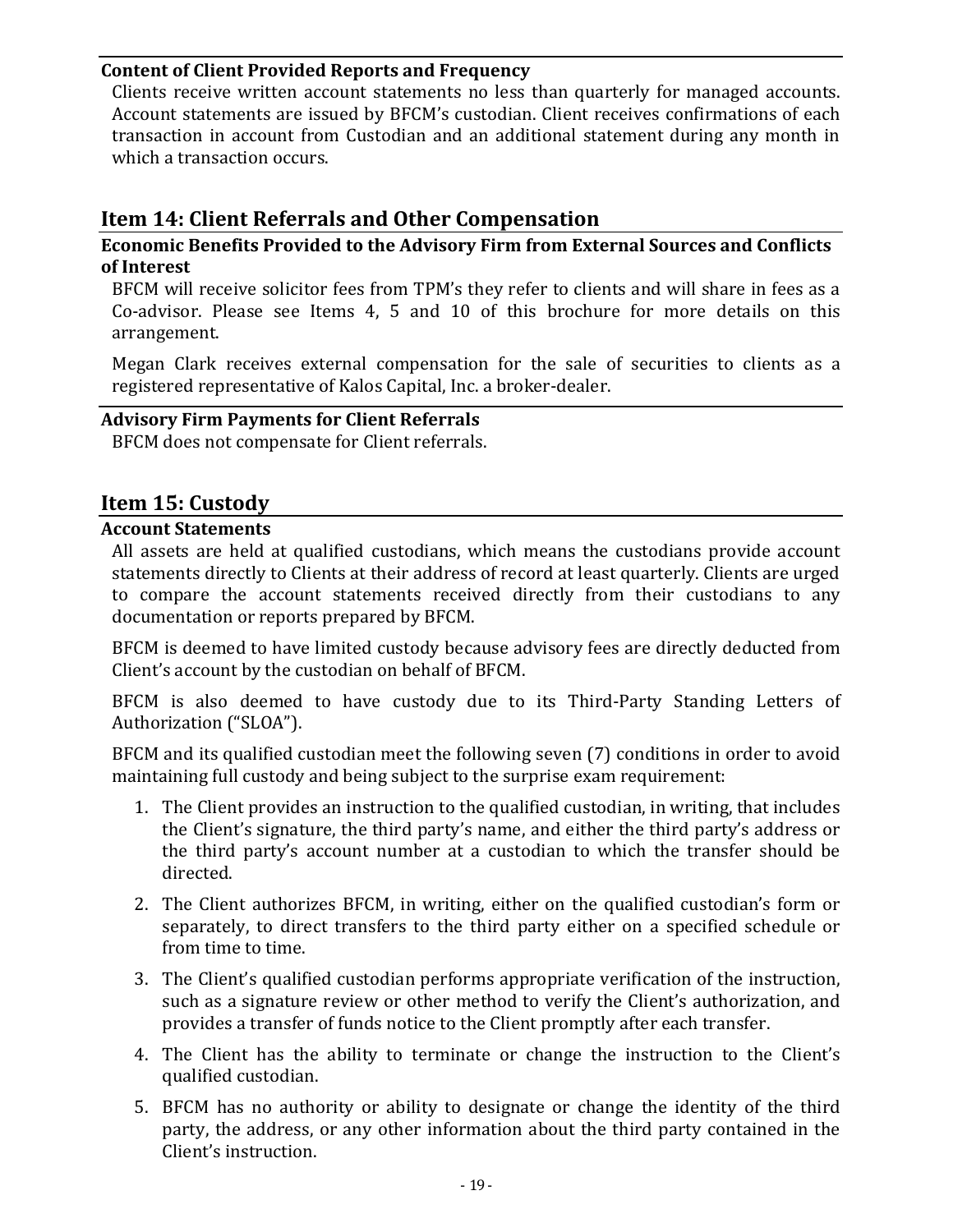- 6. BFCM maintains records showing that the third party is not a related party of BFCM or located at the same address as BFCM.
- 7. The Client's qualified custodian sends the Client, in writing, an initial notice confirming the instruction and an annual notice reconfirming the instruction.

## <span id="page-24-0"></span>**Item 16: Investment Discretion**

#### <span id="page-24-1"></span>**Discretionary Authority for Trading**

If applicable, Client will authorize BFCM discretionary authority, via the advisory agreement, to determine, without obtaining specific Client consent, the securities to be bought or sold, and the amount of the securities to be bought or sold. If applicable, Client will authorize BFCM discretionary authority to execute selected investment program transactions as stated within the Investment Advisory Agreement. If, however, consent for discretion is not given, BFCM will obtain prior Client approval before executing each transaction.

BFCM allows Client's to place certain restrictions, as outlined in the Client's Investment Policy Statement or similar document. Such restrictions could include only allowing purchases of socially conscious investments. These restrictions must be provided to BFCM in writing.

The Client approves the custodian to be used and the commission rates paid to the custodian. BFCM does not receive any portion of the transaction fees or commissions paid by the Client to the custodian.

### <span id="page-24-2"></span>**Item 17: Voting Client Securities**

#### <span id="page-24-3"></span>**Proxy Votes**

BFCM does not vote proxies on securities. Clients are expected to vote their own proxies. The Client will receive their proxies directly from the custodian of their account or from a transfer agent.

When assistance on voting proxies is requested, BFCM will provide recommendations to the Client. If a conflict of interest exists, it will be disclosed to the Client.

<span id="page-24-4"></span>For assistance please contact 703-796-0957 or megan@clarkfinancialplanning.com.

## **Item 18: Financial Information**

#### <span id="page-24-5"></span>**Balance Sheet**

A balance sheet is not required to be provided because BFCM does not serve as a custodian for Client funds or securities and BFCM does not require prepayment of fees of more than \$500 per Client and six months or more in advance.

### <span id="page-24-6"></span>**Financial Conditions Reasonably Likely to Impair Advisory Firm's Ability to Meet Commitments to Clients**

BFCM has no condition that is reasonably likely to impair our ability to meet contractual commitments to our Clients.

#### <span id="page-24-7"></span>**Bankruptcy Petitions during the Past Ten Years**

BFCM has not had any bankruptcy petitions in the last ten years.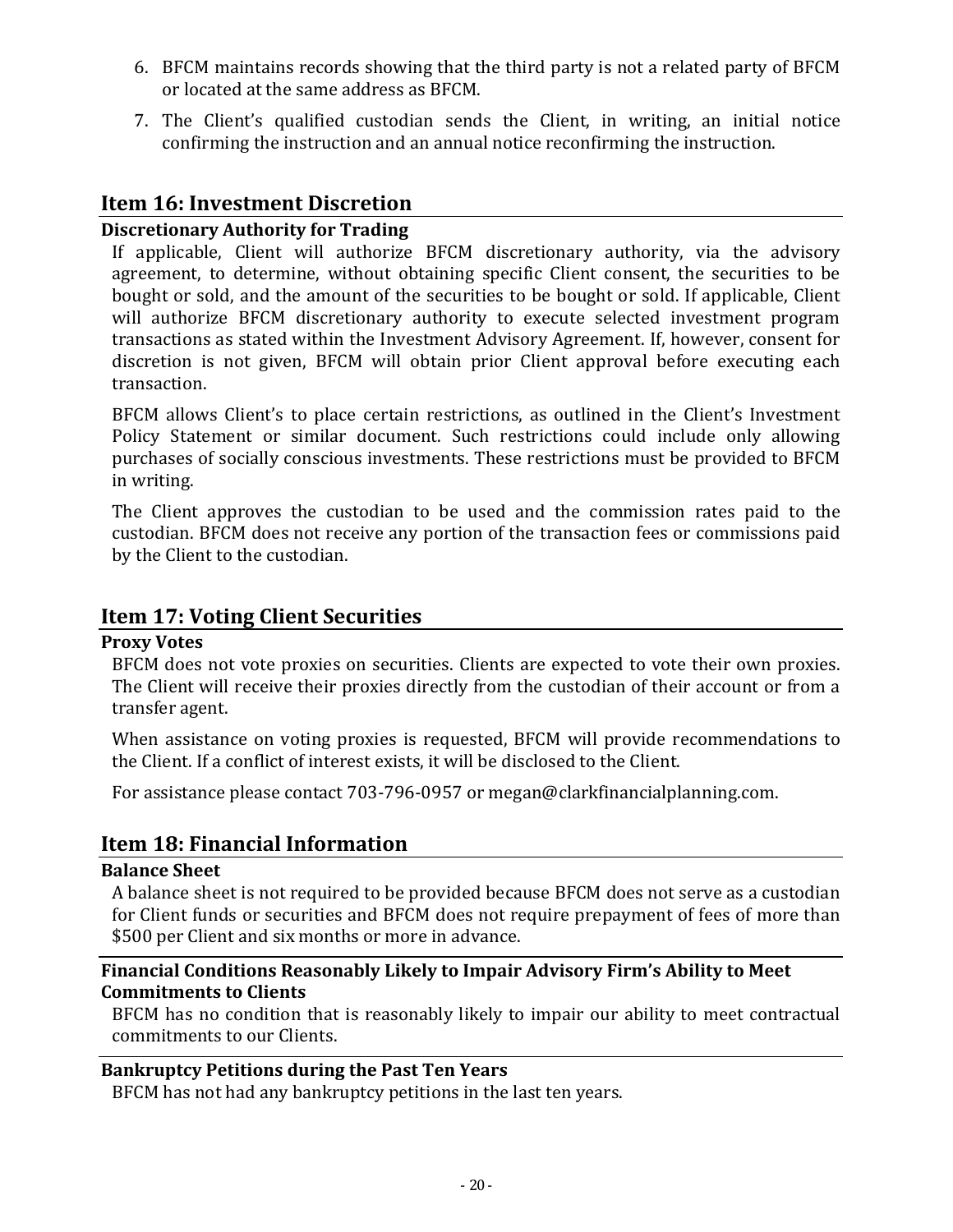## <span id="page-25-0"></span>**Item 19: Requirements for State Registered Advisors**

## <span id="page-25-1"></span>**Principal Executive Officers and Management Persons**

The education and business background for all management and supervised persons can be found in the Part 2B of this Brochure.

#### <span id="page-25-2"></span>**Outside Business Activities**

The outside business activities for all management and supervised persons can be found in the Part 2B of this Brochure.

## <span id="page-25-3"></span>**Performance Based Fee Description**

Neither BFCM nor its management receive performance based fees. Please see Item 6 of the ADV 2A for more information.

## <span id="page-25-4"></span>**Disclosure of Material Facts Related to Arbitration or Disciplinary Actions Involving Management Persons**

None to report.

### <span id="page-25-5"></span>**Material Relationship Maintained by this Advisory Business or Management persons with Issuers of Securities**

There are no material relationships with issuers of securities to disclose.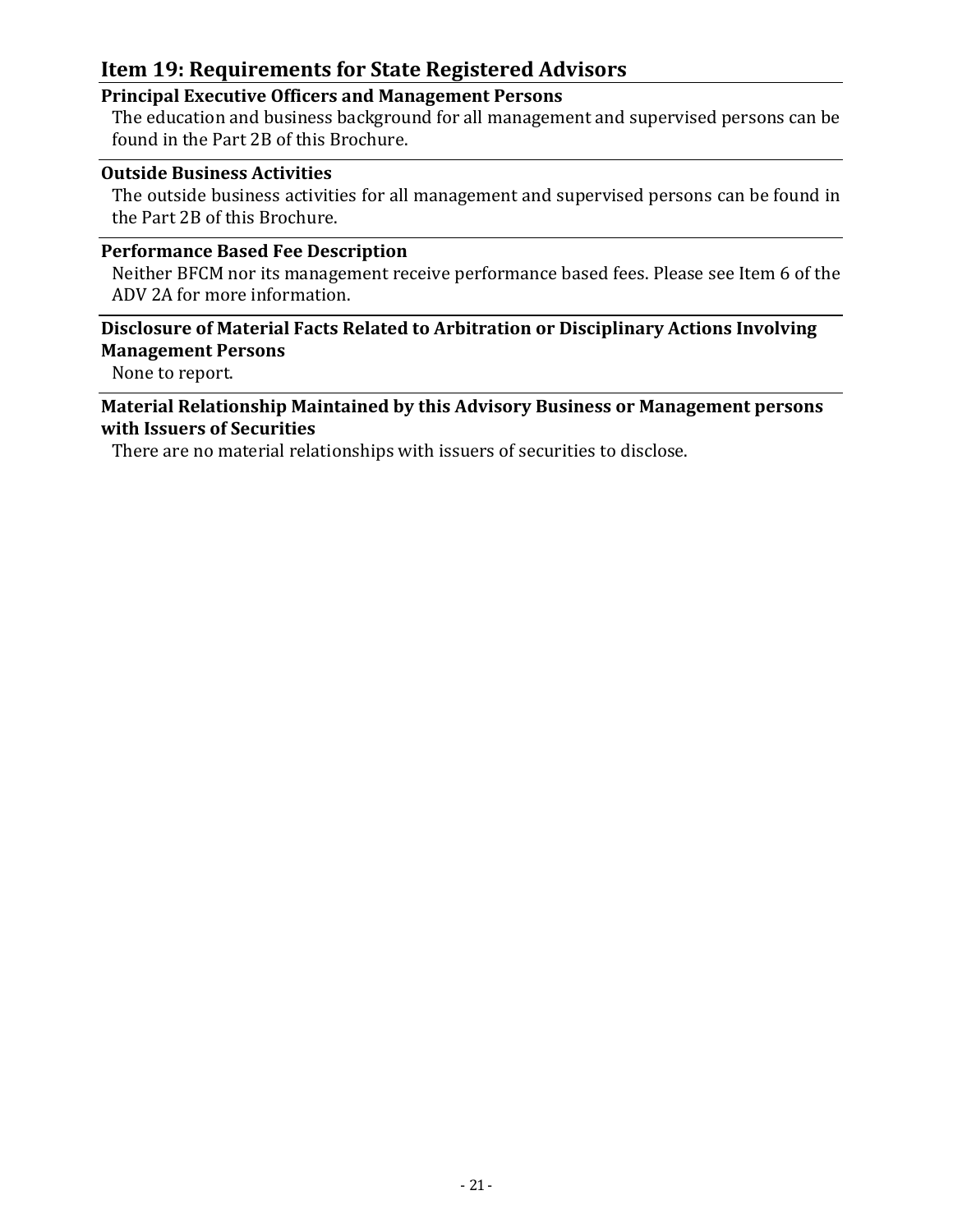Item 1 Cover Page

**SUPERVISED PERSON BROCHURE** 

FORM ADV PART 2B

Megan Clark

# **Brighter Financial Capital Management, LLC**

**Office Address:** 1984 Isaac Newton Sq. W Suite 203 Reston, VA 20190

> Tel: 703-796-0957 Fax: 703-796-0957

megan@clarkfinancialplanning.com

This brochure supplement provides information about Megan Clark and supplements the Brighter Financial Capital Management LLC brochure. You should have received a copy of that brochure. Please contact Megan Clark if you did not receive the brochure or if you have any questions about the contents of this supplement.

<span id="page-26-0"></span>Additional information about Megan Clark (CRD #5733655) is available on the SEC's website at www.adviserinfo.sec.gov.

**FEBRUARY 14, 2022**